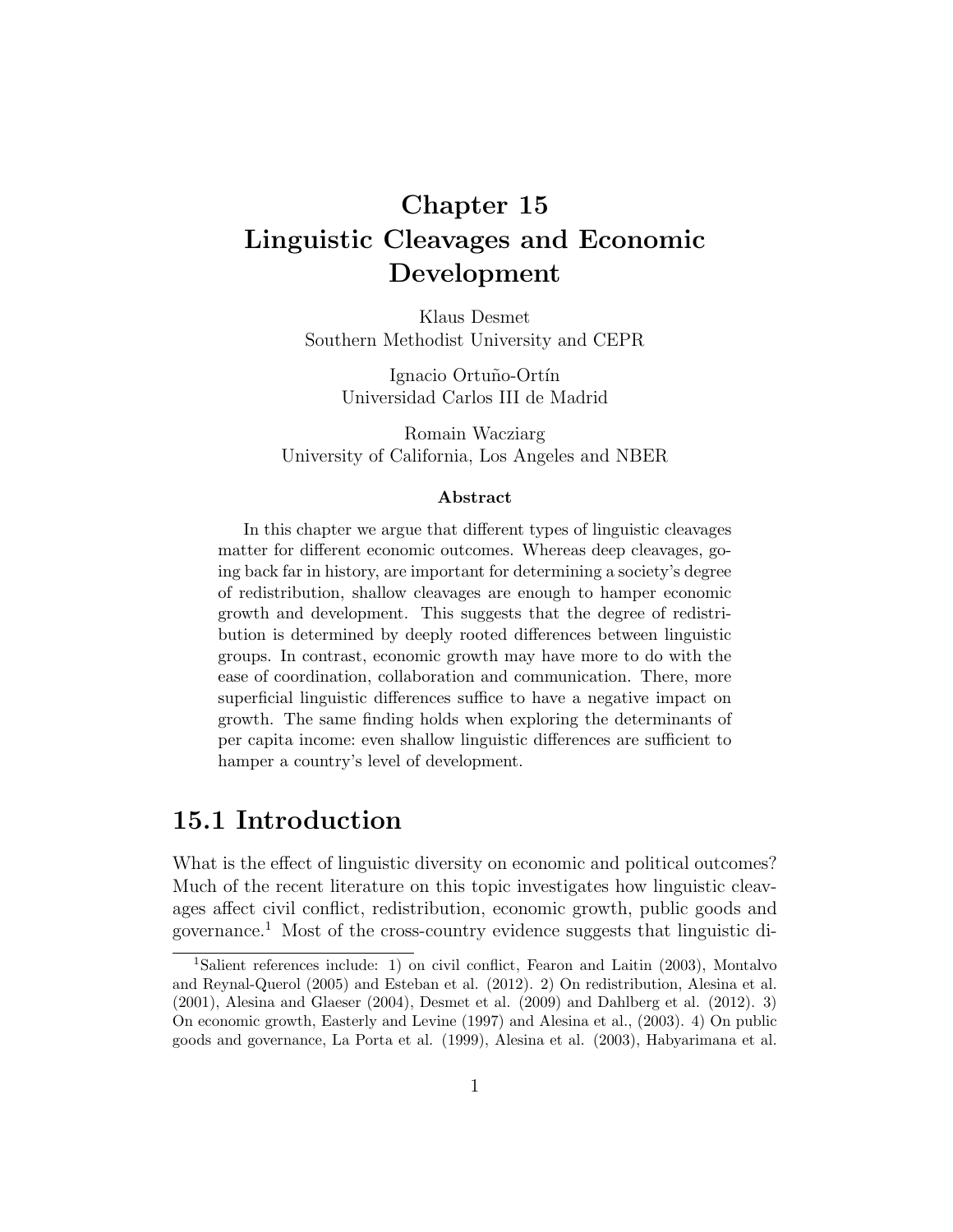versity has negative effects on these political economy outcomes. These findings may help explain why the U.S. has a smaller welfare state than Europe, why some countries develop more slowly than others or why some African countries tend to have a higher incidence of civil conflict than others.

This chapter focuses on two important questions in this literature. The first question has to do with measurement, and in particular with defining the relevant linguistic groups used to measure linguistic fractionalization. For example, should we consider Flemish and Dutch to be two distinct groups? We will argue that the answer depends on the particular political economy outcome we are interested in: different linguistic cleavages matter for different outcomes. A second question has to do with the relationship between linguistic diversity and the level of development. In contrast to other political economy outcomes such as economic growth, less attention has been paid to the level of GDP and its relationship with linguistic fractionalization.

Diversity is usually measured by a fractionalization index that takes into account the number and the sizes of the different groups. One common criticism of this approach is that in many cases it is difficult to determine which dimension – language, ethnicity, religion, culture – defines the relevant groups (Laitin and Posner, 2001). Here we ask a related question, focusing exclusively on linguistic heterogeneity. Even when focusing only on language as the main dimension of heterogeneity, we are faced with the question of what constitutes the relevant linguistic classification. Almost everyone would consider Lombard and Piemontese to be variants of Italian, rather than two distinct languages. In contrast, most would consider Hindi and German to be distinct language groups, despite both belonging to the Indo-European family. But of course there are many in-between situations where doubts may arise: are Galician and Spanish or Icelandic and Norwegian sufficiently different to classify them as distinct groups?

In trying to determine the relevant groups to construct measures of linguistic diversity, in Desmet, Ortuño-Ortín and Wacziarg  $(2012)$  we argued that different cleavages may matter for different political economy outcomes. To make our point, we used a phylogenetic approach, based on information from language trees, to compute diversity measures at different levels of aggregation. At the highest level of aggregation, only the world's main language families, such as Indo-European and Nilo-Saharan, would define

<sup>(2007).</sup> For more general surveys of this vast and expanding literature, see Alesina and La Ferrara (2005) and Stichnoth and Van der Straeten (2013).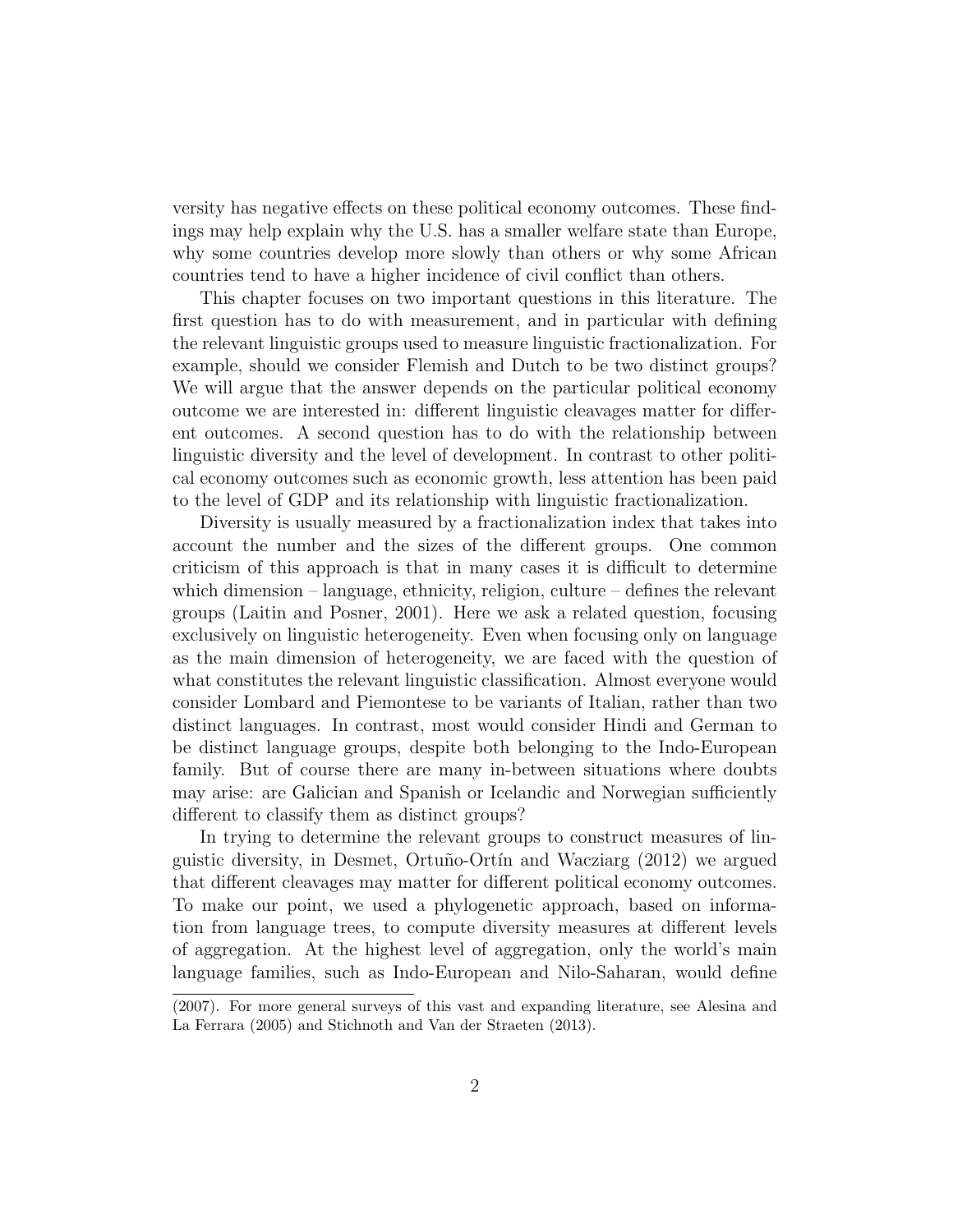different groups, whereas at the lowest level of aggregation, even the different variants of Italian, such as Lombard and Venetian, would define different linguistic groups.

We used measures of linguistic diversity at different levels of aggregation to study the determinants of redistribution, conflict and growth. We found that for redistribution and conflict, diversity measures at high levels of aggregation matter most, whereas for economic growth, diversity measures at low levels of aggregation are more significant determinants. To interpret these results, we observed that linguistic trees give a historical dimension to the analysis. For instance it is estimated that the split between Indo-European languages and non-Indo-European languages happened about 8, 700 years ago. In contrast, the split between Icelandic and Norwegian occurred only after the 12th century (Gray and Atkinson, 2003). Hence, these findings indicate that for redistribution, coarse divisions, going back far in time, matter most. Solidarity and empathy may not overcome deep cleavages, but can more easily bridge shallow divisions. In contrast, fine divisions are enough to hinder a country's economic growth, an outcome for which coordination and communication between economic agents matters for the economy to operate efficiently.

In this chapter, we build on our earlier work, extending our results to an analysis of how linguistic diversity affects the level of development. The recent literature in macro development has paid increasing attention to levels rather than growth, starting with Hall and Jones (1999) and Acemoglu, Johnson and Robinson (2001). Yet the effect of ethnolinguistic diversity on levels of development has not been the subject of a lot of research. If our interpretation is correct, we should expect shallow cleavages to also suffice to negatively impact a country's level of development. As noted by Parente and Prescott (1994), growth differences in income per capita across countries tend to be transitory, whereas level differences are not. Thus, the effect of linguistic diversity on growth could differ from its effect on income per capita levels. We find, in fact, that it does not. For per capita income levels, as for growth, heterogeneity measures based on finer linguistic distinctions matter more than those based on coarse ones. This finding constitutes a confirmation of our earlier interpretation, where coarse linguistic divisions created conflict and a lack of redistribution. In contrast, finer ones were sufficient to generate adverse effects on outcomes such as growth that require coordination and communication between heterogeneous groups.

The rest of the chapter is organized as follows. Section 15.2 explains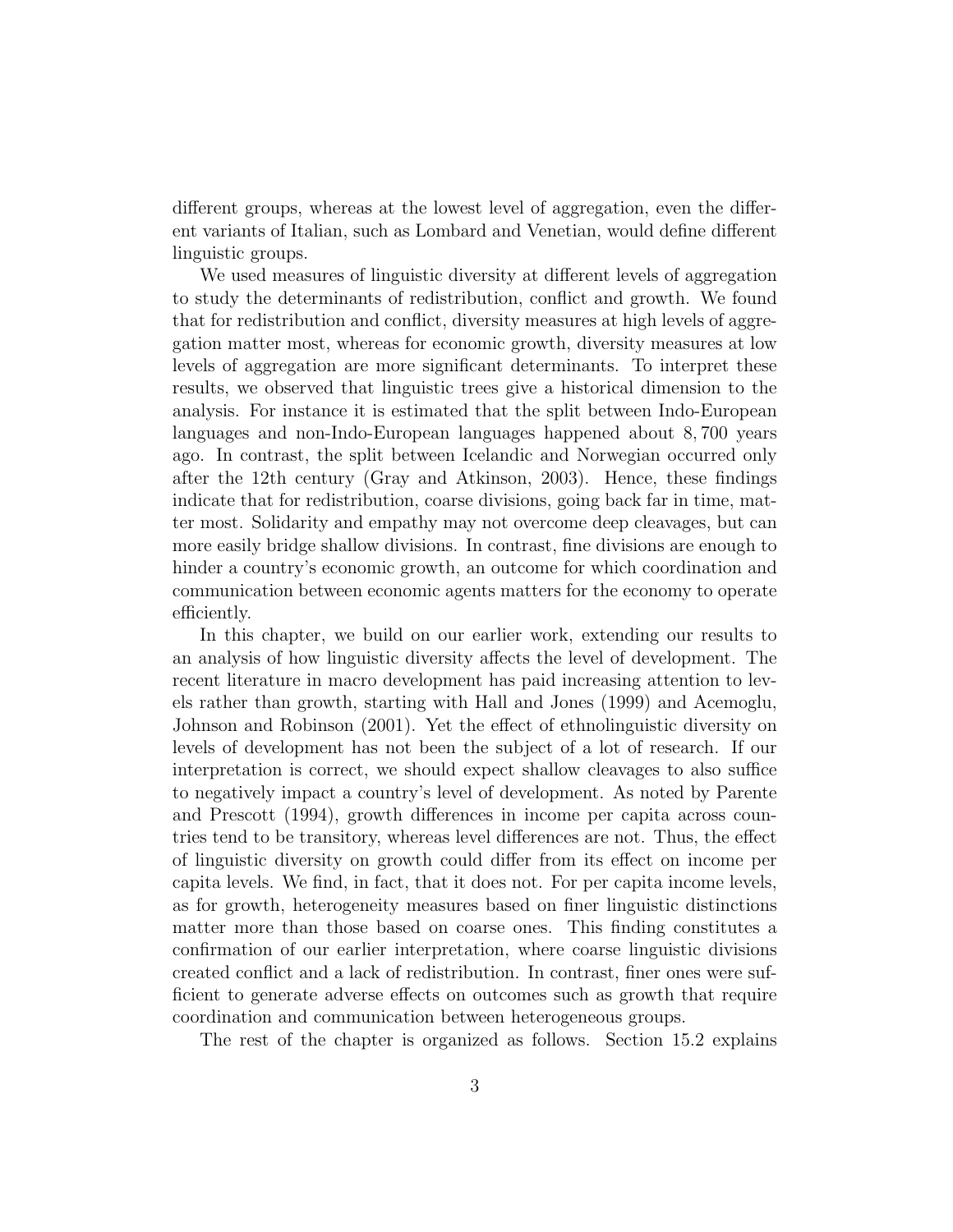the phylogenetic approach of using language trees to compute measures of diversity at different levels of aggregation. Section 15.3 illustrates the usefulness of this phylogenetic approach by briefly revisiting the main findings in Desmet at al. (2012), comparing the impact of linguistic diversity on redistribution and growth. Section 15.4 analyzes the relationship between linguistic diversity and the level of development, and situates the new findings in the broader literature. Section 15.5 concludes by summarizing our economic interpretation of the empirical findings.

## 15.2 A phylogenetic approach to linguistic diversity

In this section we explain how to use language trees to compute measures of linguistic diversity, based on either coarse or fine divisions between languages. We then compute these different measures for 226 countries, and show that a country's measured linguistic diversity depends crucially on whether we take into account fine divisions between languages or not.

### 15.2.1 Linguistic trees

Linguistic trees show the genealogical relationships between languages.<sup>2</sup> Linguistic differentiation occurs because populations become separated from each other. For example, the fall of the Roman Empire with the subsequent segmentation of populations and linguistic drift divided Latin into the different Romance languages that we know today. The degree of relatedness between languages in linguistic trees therefore gives a rough measure of the time that has elapsed since the two languages became separated. For example, Gray and Atkinson (2003) estimate that for the Indo-European language group, the split between the languages that would later give rise to present-day Hindi and German occurred about 6, 900 years ago, whereas the split between what would become Swedish and German goes back only 1, 750 years. Correspondingly, Hindi and German are separated by more branches in linguistic trees than Swedish and German.

<sup>&</sup>lt;sup>2</sup>See Ginsburgh and Weber in this book for a further discussion of how language trees are constructed.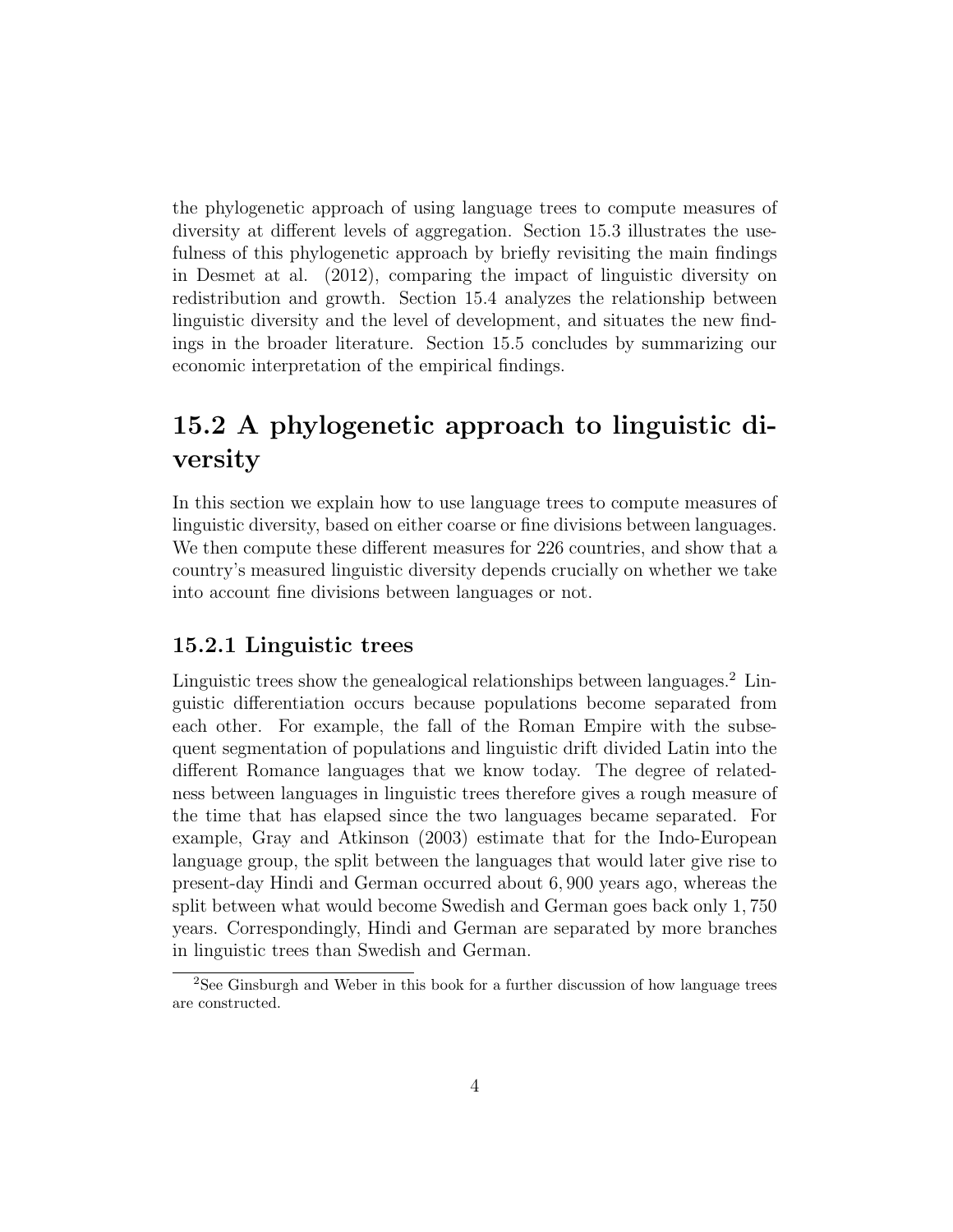Although this does not imply that linguistic trees act as precise clocks that measure the separation times of populations, as genetic distance does, deeper linguistic cleavages do correspond to greater linguistic differences between populations. In fact, Cavalli-Sforza et al. (1988) argues that there is a relationship between the world's main language groups and the world's most important genetic clusters.<sup>3</sup> This is consistent with several studies on Europe that have shown a significant correlation between genetic and linguistic diversity (Sokal, 1988). In a more recent, broader study, covering 50 populations across all continents, Belle and Barbujani (2007) reach a related conclusion. They find that language differences have a detectable effect on DNA diversity, above and beyond the effects of geographic distance. Like genes, language is passed on from generation to generation.

Since linguistic trees capture the degree of relatedness between languages, they can be used to compute different measures of diversity. Some of these measures can be based on coarse divisions, going back far in time, while others also include more shallow, recent divisions between languages.

Before calculating these different indices, recall that the standard A-index measure of fractionalization captures the probability that two individuals chosen at random belong to different groups (Greenberg,  $1956$ ).<sup>4</sup> Formally, in a country with N groups, indexed by  $i$ , the A-index is:

$$
A = 1 - \sum_{i=1}^{i=N} s_i^2 \tag{1}
$$

where  $s_i$  is the population share of group i.

In much of the literature the different groups  $i$  are taken as exogenously given. Instead, here we exploit the genealogical relationships between languages to define groups at different levels of coarseness. This is illustrated in Figure 15.1, showing the genealogical relationships between the main languages spoken in Pakistan. At the most disaggregated level, each of those seven languages (Panjabi, Pashto, Sindhi, Seraiki, Urdu, Balochi and Brahui) are taken to be a different group. Using the population shares that appear

<sup>3</sup>For a further discussion and an empirical analysis of the relationship between genetic and linguistic distances between countries, see the chapter by Spolaore and Wacziarg in this volume.

<sup>&</sup>lt;sup>4</sup>In the economics literature the Greenberg A-index is typically referred to as the ELF index. However, strictly speaking, the term ELF refers to the Atlas Narodov Mira dataset, and not to the fractionalization index itself. As elsewhere in this handbook, we therefore adopt the A-index terminology.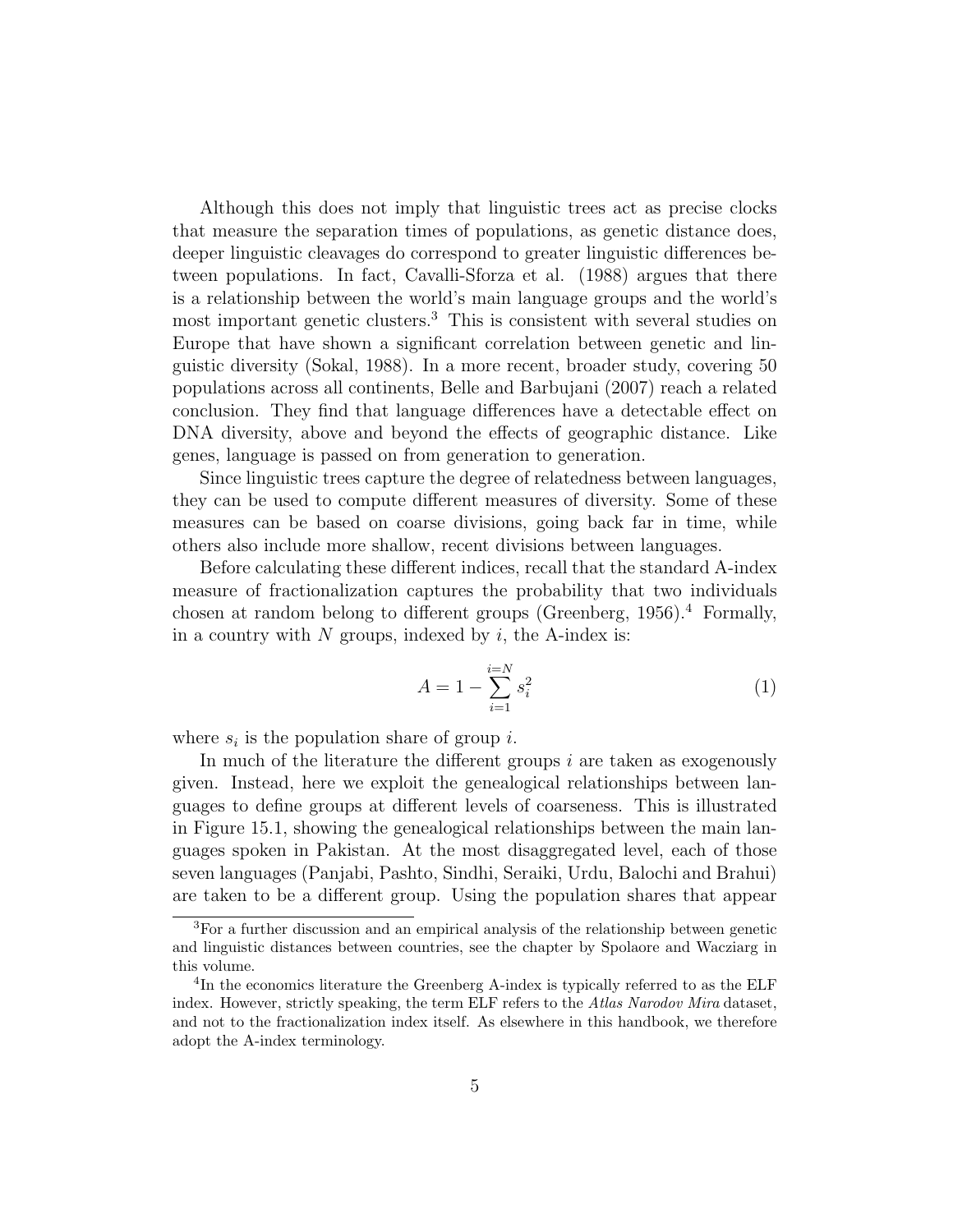below the language names, this gives us an A-index of 0.722. That is, the probability that two randomly chosen Pakistani individuals speak different languages is 72.2 percent. Because there are seven levels of aggregation in this language tree, we denote this measure of fractionalization as A(7).

#### [Insert Figure 15.1 here]

As we go up the language tree, some languages become part of the same group. For example, when going up two levels, Panjabi, Seraiki and Sindhi all belong to the same group. Together, they now account for a 0.714 share of the population. At that level of aggregation, the other four languages continue to constitute different groups. The corresponding A-index, which we refer to as  $A(4)$ , is now 0.460. That is, at aggregation level 4, the probability that two randomly chosen Pakistanis belong to a different group is only 46.0 percent. Of course, by construction, the A-index decreases with the level of aggregation. At level 1, only two broad language families survive, Indo-European, accounting for 98.5 percent of the population, and Dravidian, accounting for 1.5 percent. Correspondingly,  $A(1)$  drops to 0.030, and by this account Pakistan no longer appears to be very linguistically diverse: when randomly choosing two Pakistanis, the probability that one speaks an Indo-European language and the other a Dravidian language is only 3 percent. As already mentioned, diversity at higher levels of aggregation captures deeper cleavages than diversity at lower levels of aggregation.

One issue when computing these different A-indices is that in general not all languages are equidistant from the root. This can easily be seen in Figure 15.1. Although we have drawn all languages to be at the same distance from Proto-Human, in reality not all seven languages are removed by the same number of branches from the origin. While Urdu is seven branches away from the origin, Sindhi is six branches away, and Brahui is only three branches from the origin. To get around this issue, we move all languages down to the lowest level, thus making them equidistant from the origin. To be more precise, we are implicitly assuming that between Sindhi and the node called "Northwestern zone" there are two intermediate languages, one at level 5 and another at level 6, that capture the evolution of "Northwestern zone" into what today is Sindhi. The interested reader is referred to Desmet et al. (2012) for a more detailed discussion of different ways of completing a tree to ensure that all languages are equidistant from the origin. These different methods do not yield vastly different empirical results or indices.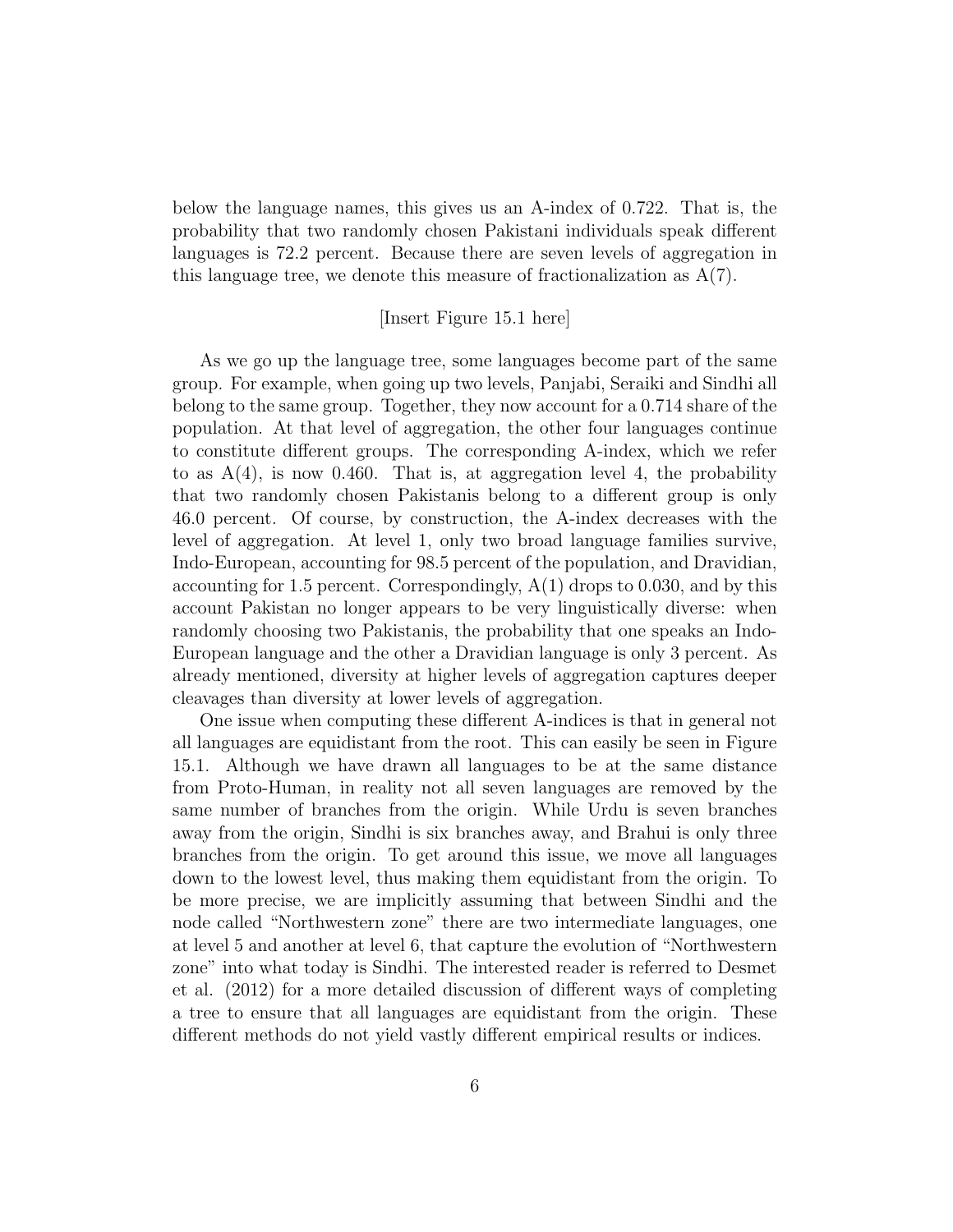#### 15.2.2 Fractionalization at different levels of aggregation

Using data on the speakers of the 6, 912 world languages in Ethnologue, together with information on linguistic trees, we can compute for each country different A-indices at different levels of aggregation. The linguistic tree in Ethnologue has a maximum of 15 levels.<sup>5</sup> By positioning all present-day spoken languages at the same distance from the origin, we can compute for each country 15 A-indices, one for each level of disaggregation. More formally, for every level of disaggregation j, denote the partition of the country into  $N(j)$ groups with population shares  $s_{i(j)}$ , where  $i(j) = 1, 2, ..., N(j)$ . We can then define a fractionalization index for any level of disaggregation  $j$  by

$$
A(j) = 1 - \sum_{i(j)=1}^{N(j)} s_{i(j)}^2.
$$
 (2)

[Insert Figure 15.2 here]

A country's relative level of diversity depends dramatically on the level of aggregation. To get a sense of how different things may look, Figure 15.2 shows maps of  $A(2)$  and  $A(15)$ .<sup>6</sup> When computing  $A(2)$ , French and German are allocated to different groups, but Spanish and French are not, whereas when computing  $A(15)$  all of the 6,912 languages recorded in the Ethnologue are allocated to different groups, even if they are very similar. The differences are striking. Many countries in central and southern Africa have very high levels of diversity at Level 15, but relatively low levels of diversity at Level 2. Mozambique is a good example. According to Ethnologue the country has 43 languages, which explain why it ranks 10th out of 226 using  $A(15)$ . However, 99.8 percent of Mozambicans speak a language of the Niger-Congo group, explaining why the country drops to the 200th position when using  $A(2)$ . As a result, in Mozambique  $A(15)$  is 0.929 whereas  $A(2)$  is 0.004. Hence, depending on whether we consider deep cleavages or shallow cleavages, we would view Mozambique to be either a very diverse or a very homogeneous country.

In contrast, many countries in the Sahel region are highly diverse, independently of whether we look at  $A(2)$  or  $A(15)$ . Chad, for example, ranks 6th when measuring diversity at Level 15, and is the most diverse country

 $5$ See Barrett at al. (2001) for an alternative language classification with only 7 levels. <sup>6</sup>The complete data set is available at http://faculty.smu.edu/kdesmet/.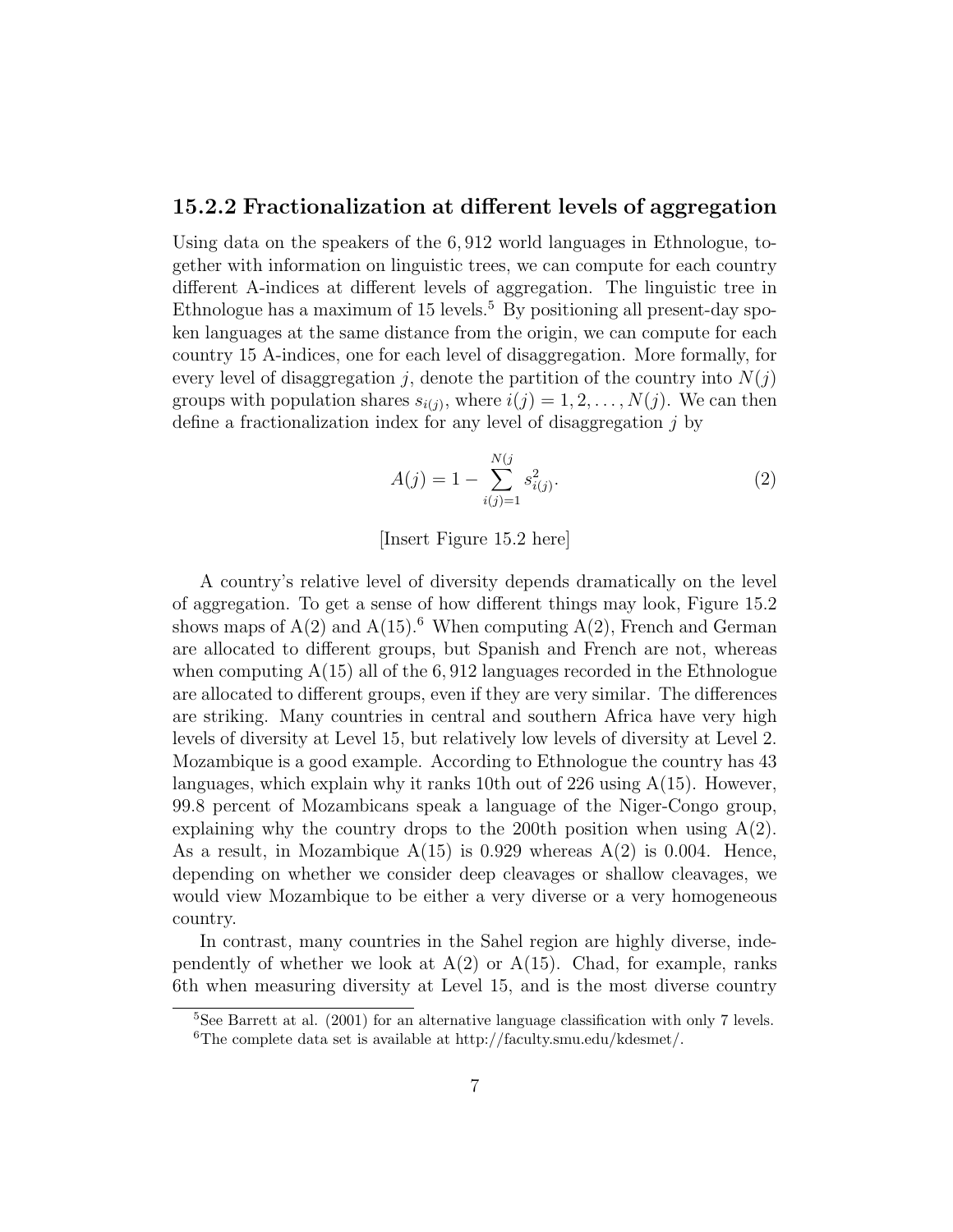in our sample when measuring diversity at Level 2. In that country  $A(15)$  is  $0.950$  and  $A(2)$  is 0.805. This is the case because in Chad about a third of the population speaks an Afro-Asiatic language, about half a Nilo-Saharan language and the rest a language of the Niger-Congo family. Many Latin American countries, such as Bolivia, Ecuador or Peru, also have relatively similar levels of diversity, independently of whether we measure diversity at Level 2 or Level 15. Most of the diversity in those countries derives from the division between Spanish and non-Spanish speakers, where most of the non-Spanish speakers do not pertain to the Indo-European language family.

#### [Insert Table 15.1 here]

Table 15.1 provides further information about the different A-indices. Panel A reports the summary statistics. As expected, the degree of diversity increases with the level of disaggregation. Panel B reports the correlations between the different measures. The correlation between  $A(1)$  and  $A(15)$  is only 0.526, indicating that these two measures are actually quite different. Of course, the correlations become much larger when we compare higher degrees of disaggregation. For example, the correlation between A(9) and A(15) is 0.943. This high correlation reflects the fact that the vast majority of languages are less than ten branches away from the origin. As a result, in nearly three quarters of the countries  $A(9)$  and  $A(15)$  are identical. In only a handful of countries, mostly located in southern Africa, are the two measures substantially different. These countries include Gabon, South Africa, Zimbabwe, Uganda and Mozambique. For this reason it is usually sufficient to focus on a subset of the 15 measures of linguistic heterogeneity, as we sometimes do in the empirical work below.

## 15.3 Linguistic diversity, redistribution and economic growth

In this Section we summarize the most important insights of Desmet, Ortuño-Ortin and Wacziarg  $(2012)$ , where we let the data inform us which level is more relevant for the issue at hand. There are two reasons for this approach. First, it is not obvious which criterion one would use to choose the "right" level of aggregation, so that any attempt would likely be somewhat arbitrary. In fact, the arbitrariness of linguistic classifications characterizes common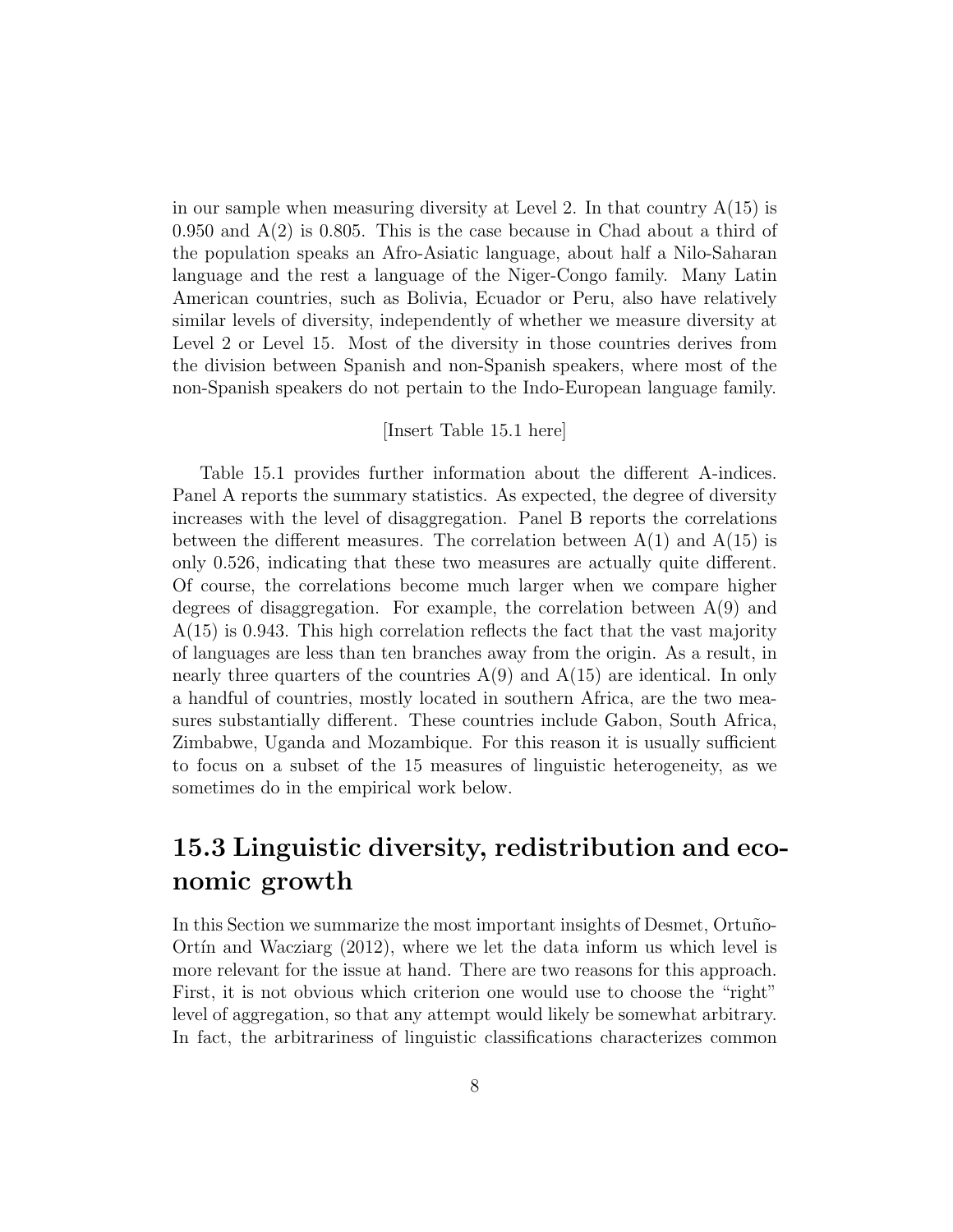practice in the literature. This is the problem we are trying to address. Second, and more important, depending on the issue at hand, a different level of aggregation may be more or less relevant. By discovering which diversity measure has more predictive power, we can learn something economically meaningful. For example, if we were to find that fractionalization based on deep cleavages is what matters for redistribution, then we would conclude that solidarity and empathy have to do with deep fault lines in society that go back far in time and are deeply engrained. If, instead, we were to find that even shallow divisions reduce people's willingness to redistribute, then our interpretation would be quite different.

The main finding is that the relevant linguistic cleavages vary dramatically across different political economy outcomes. In the case of civil conflict and redistribution, deep divisions seem to be more important, whereas in the case of growth even shallow divisions are enough to hamper economic performance. These results are obtained by regressing the outcome of interest on linguistic fractionalization at successively greater levels of linguistic disaggregation, and a series of control variables often used for each dependent variable in the existing literature. The standardized beta on linguistic fractionalization is our summary measure of the magnitude of its effect on the outcome under scrutiny. It measures the effect of a one standard deviation increase in fractionalization on the outcome of interest (expressed as a percentage of the standard deviation of that outcome). Figure 15.3 compares the standardized betas on fractionalization at different levels of aggregation for redistribution (Panel A) and economic growth (Panel B).

#### [Insert Figure 15.3 here]

The figure in Panel A is based on an ordinary least squares (OLS) regression of transfers and subsidies as a share of GDP on fractionalization, with a number of standard controls.<sup>7</sup> The regression is run  $15$  times, once for each level of aggregation, and Panel A then displays the standardized betas. As can be seen, the effect of a one standard deviation increase in  $A(1)$ as a share of the standard deviation of redistribution is -9.6 percent, and statistically significant at the 5 percent level. Once we pass the  $A(5)$  bar,

<sup>7</sup>This regression corresponds to Table 4 in Desmet et al. (2012) and is based on 103 countries. The exact list of controls, in addition to the A-index at different levels of aggregation, is log GDP per capita, log population, a small island dummy, latitude, legal origin dummies and regional dummies.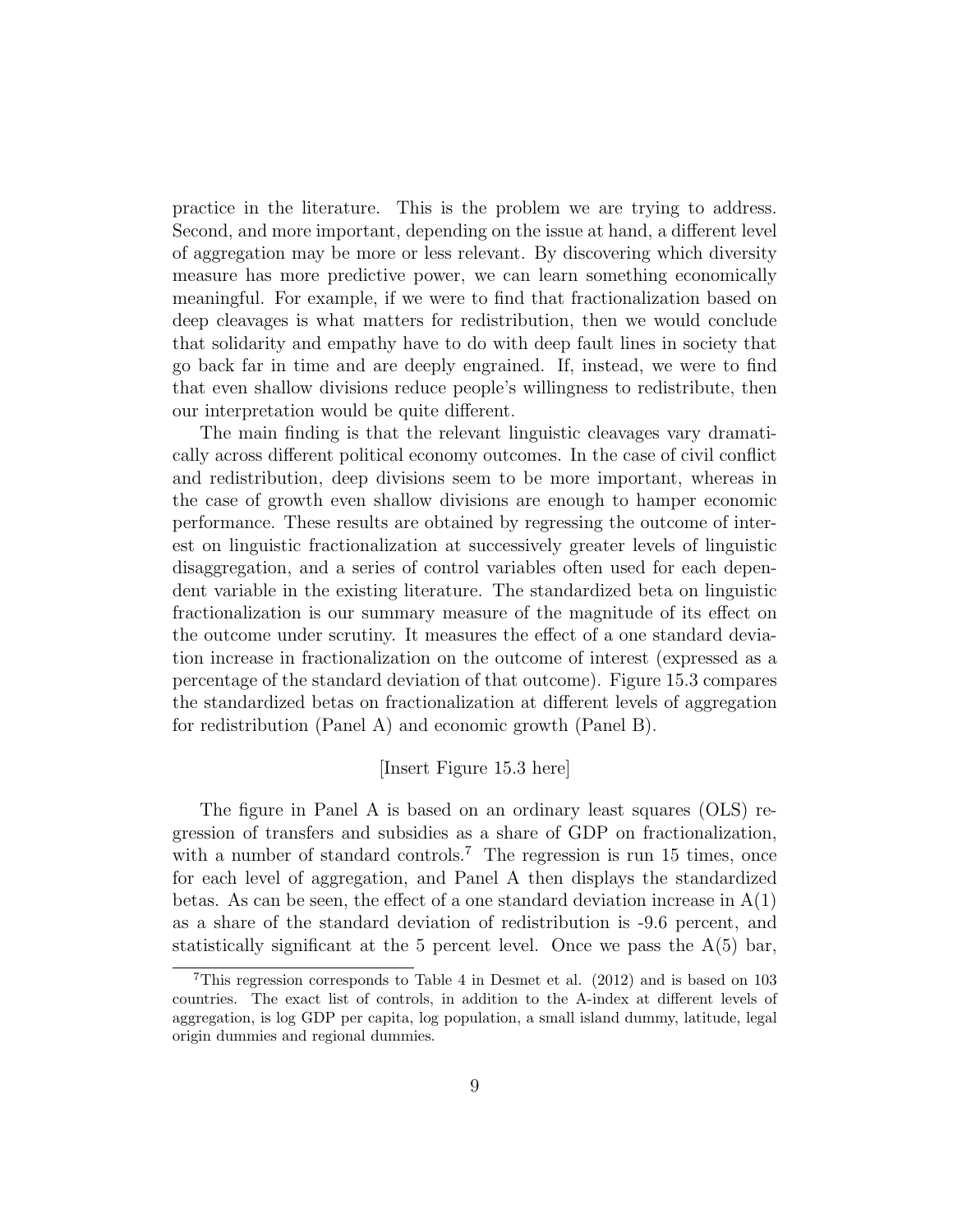fractionalization no longer has a statistically significant effect on redistribution. Hence, social solidarity travels well across shallow cleavages, but ceases to do so when divisions are deep.

The results for growth are very different. The figure in Panel B is based on an OLS regression of growth in GDP per capita for the period 1970-2004 on fractionalization, with a number of standard controls.<sup>8</sup> Again, the regression is run 15 times, once for each level of aggregation. As shown in Panel B, the effect of fractionalization becomes more negative and statistically more significant at lower levels of aggregation. The standardized beta reaches a maximum of  $-24$  percent at  $A(9)$ , and after that more or less stabilizes. This suggests that shallow divisions are enough to hinder economic growth, but does not imply that deep cleavages are unimportant. However, if we focus exclusively on deep cleavages, we miss the shallow divisions, which also matter.

We argue that civil war and redistribution are more driven by differences in "preferences" (disagreements over policy or political control), whereas economic growth has more to do with the efficiency of "technology" (inability to coordinate and communicate). Our results indicate that when it comes to issues involving conflicts between groups, as in the case of war or redistribution, the deeper linguistic fault lines matter most. In contrast, when it comes to economic growth, the efficiency of an economy depends on the ease of trade, communication, coordination and collaboration. Shallow linguistic differences between groups are enough to have a negative impact on economic growth.<sup>9</sup>

<sup>8</sup>This regression corresponds to Table 6 in Desmet et al. (2012) and is based on a single cross-section of 100 countries. The exact list of controls is log initial GDP per capita, investment share of GDP, average years of schooling, growth of population, log population, interaction between openness and log population, openness, legal origin dummies and regional dummies.

<sup>&</sup>lt;sup>9</sup>One could wonder why the effect of diversity on growth is maximized at  $A(9)$ , rather than at  $A(15)$ . However, as already mentioned before, in nearly all countries  $A(9)$  and A(15) are identical, which also explains why in Panel B of Figure 15.3 the difference between  $A(9)$  and  $A(15)$  is minimal.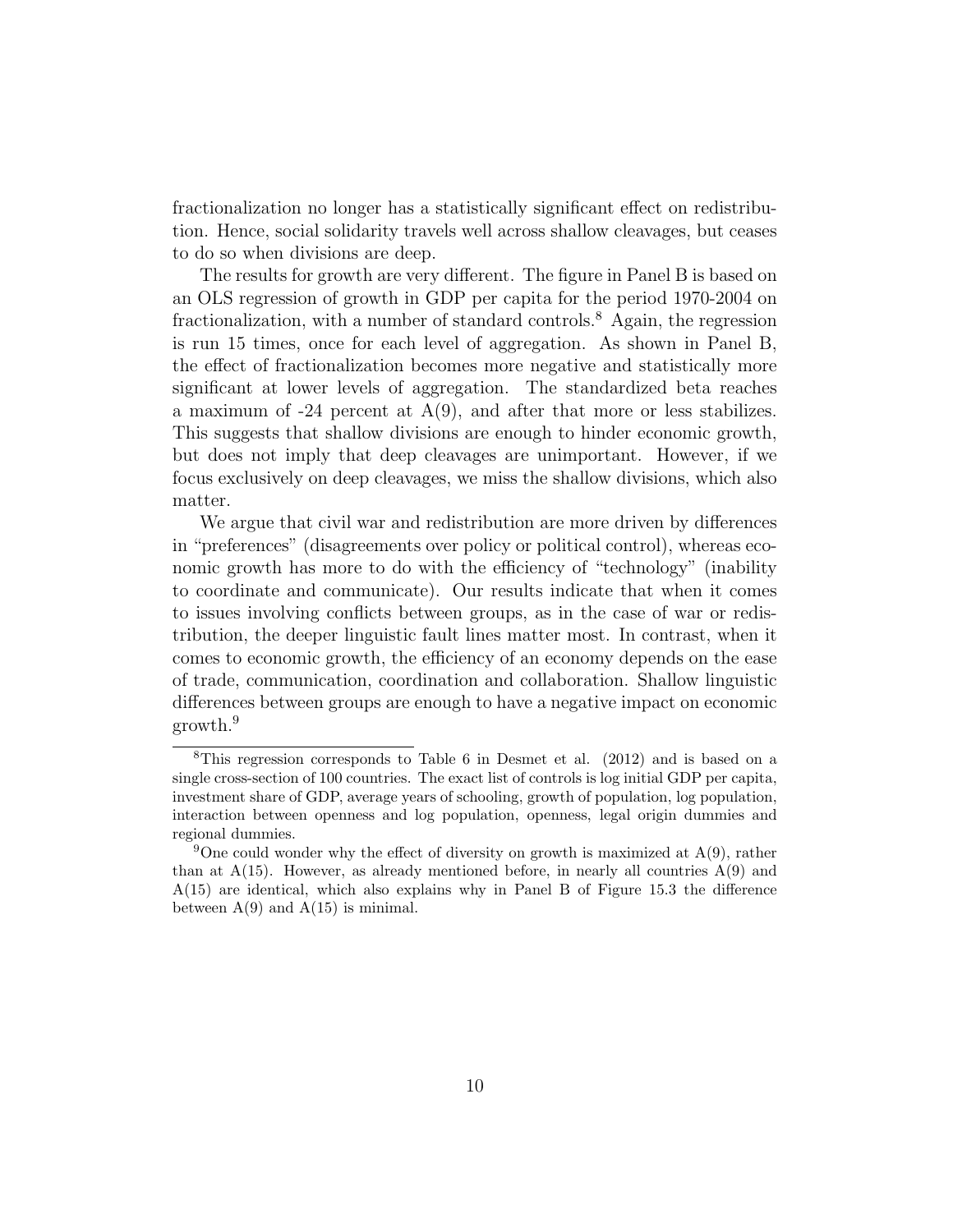## 15.4 Linguistic diversity and economic development

In this Section we explore which level of aggregation is more important for a country's level of development. This is of interest for several reasons. First, the relation between linguistic diversity and the level of economic development has been somewhat understudied. Much of the literature on linguistic diversity focuses on civil conflict, redistribution, economic growth, public goods and governance, with less attention being paid to the level of development. Notable exceptions are Fishman (1967), Pool (1972), and more recently, Nettle  $(2000)$  and Nettle et al.  $(2007).<sup>10</sup>$ 

In this rather limited literature, there is a lack of consensus on the relation between linguistic diversity and GDP per capita. On the one hand, Pool (1972, p. 222) takes a negative view and goes as far as stating that 'a country that is linguistically highly heterogeneous is always undeveloped or semideveloped, and a country that is developed always has considerable language uniformity.' Pool's conclusions are based on the simple correlation between linguistic diversity and GDP per capita in a cross-section of countries, a notable weakness. However, other studies which do control for confounding variables, such as Nettle  $(2000)$ , find a similar result.<sup>11</sup> On the other hand, Fishman (1991) takes a more positive (or neutral) view and claims that, when controlling for enough other explanatory variables, linguistic heterogeneity ceases to affect the level of economic development. Laitin and Ramachandran (2014) reach a similar conclusion: once they account for linguistic distance from the official language, diversity no longer influences GDP per capita. The lack of agreement in this literature is one of our motivations for revisiting the relation between linguistic diversity and the degree of development using our phylogenetic approach.

A second reason for our interest is that, as argued by Parente and Prescott (1994), long-run growth rates tend to converge across countries, but differences in the *level* of development are often quite persistent. Hence, to understand long-run relative differences across countries, it is more reasonable

<sup>10</sup>For a discussion of some of this literature, see also the chapter by Sonntag in this book.

<sup>11</sup>One drawback is that these papers measure linguistic diversity as the share of the population who are speakers of the most widespread language, although Nettle (2000) also considers the number of languages per million of people and Nettle et al. (2007) considers an A-index of diversity.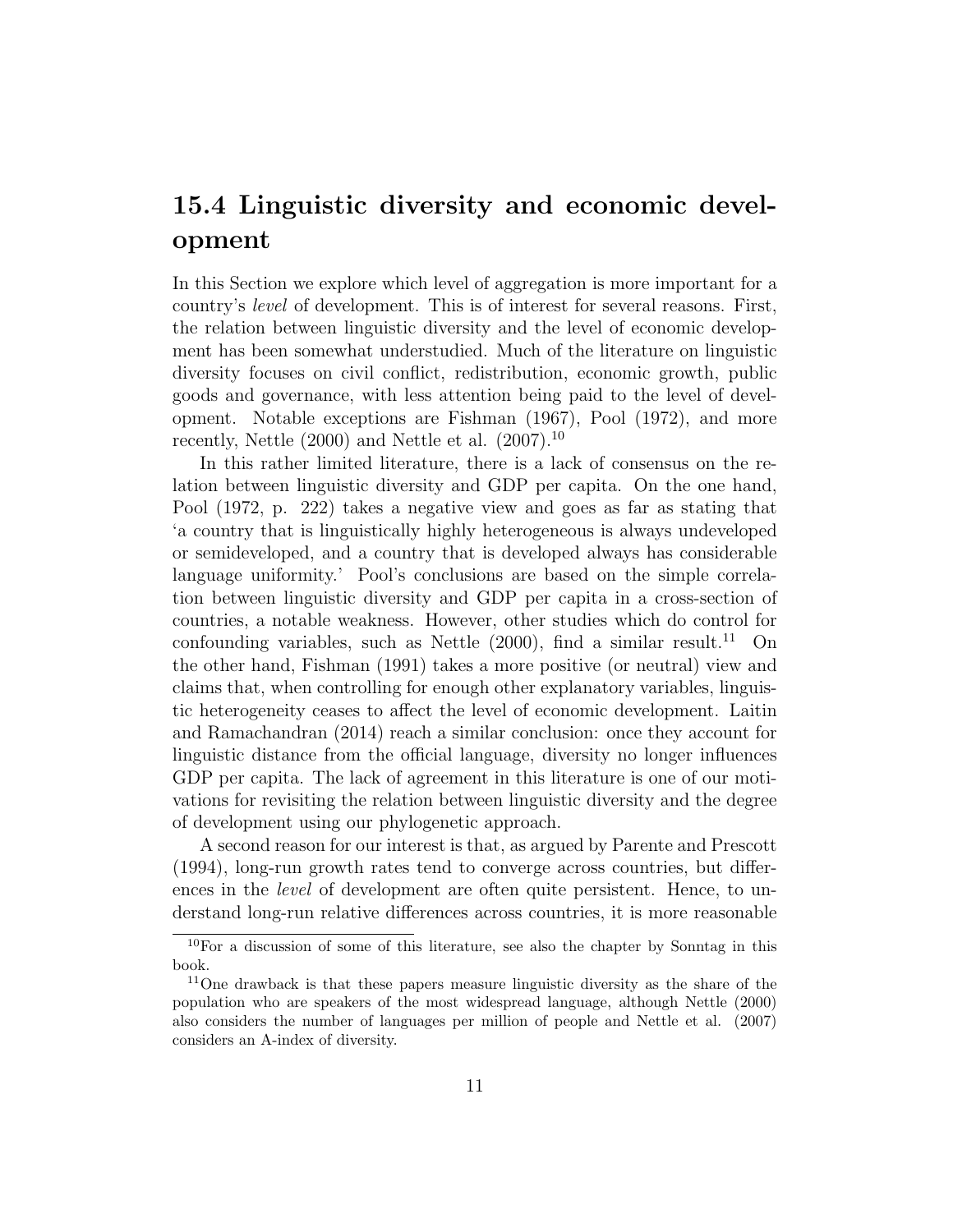to look at levels, rather than growth rates. Of course, much of the empirical growth literature takes this into account by focusing on conditional convergence regressions. By controlling for initial GDP per capita, the other regressors can be interpreted as determinants of the steady-state differences in the levels of development. Here, instead, we look directly at the level of development. This has the additional advantage of getting around the issue of growth rates often being quite transitory, a problem pointed out by Easterly et al. (1993) and Hall and Jones (1999).

A third reason for investigating the effect of linguistic diversity on income levels is that if our earlier interpretation for the case of growth is correct, we would expect shallow divisions to hamper economic development as much as deep divisions. In that sense, we can interpret our analysis of economic development as constituting an additional test of our earlier interpretation of the effect of linguistic heterogeneity on growth.

To analyze the relation between fractionalization at different levels of aggregation and a country's level of development, we use the following standard econometric specification:

$$
y = \delta A(j) + X\beta + \varepsilon \tag{3}
$$

where y is income per capita in the year 2000,  $A(j)$  is the A-index at aggregation level j, X is a matrix of controls, and  $\varepsilon$  is an error term. All data come from Desmet et al. (2012), Ashraf and Galor (2013) and the references therein.

#### [Insert Table 15.2 here]

In Table 15.2 we start regressing a country's GDP per capita in 2000 on the A-index at different levels of aggregation, with a basic set of geographic controls (latitude, percentage of arable land, mean distance to nearest waterway) and regional dummies. Comparing the first four columns, the effect of linguistic fractionalization is always negative. The statistical significance is maximized at  $A(9)$ . The last four columns also control for legal origins and religious composition. This does not change the results: the effect of linguistic fractionalization is negative, and its predictive power is strongest at aggregation level 9. As in the case of economic growth, this suggests that relatively shallow divisions are enough to hurt economic development. Since there are 6 more levels of disaggregation –going from  $A(10)$  to  $A(15)$  –one could argue that  $A(9)$  represents an intermediate level of linguistic cleavages.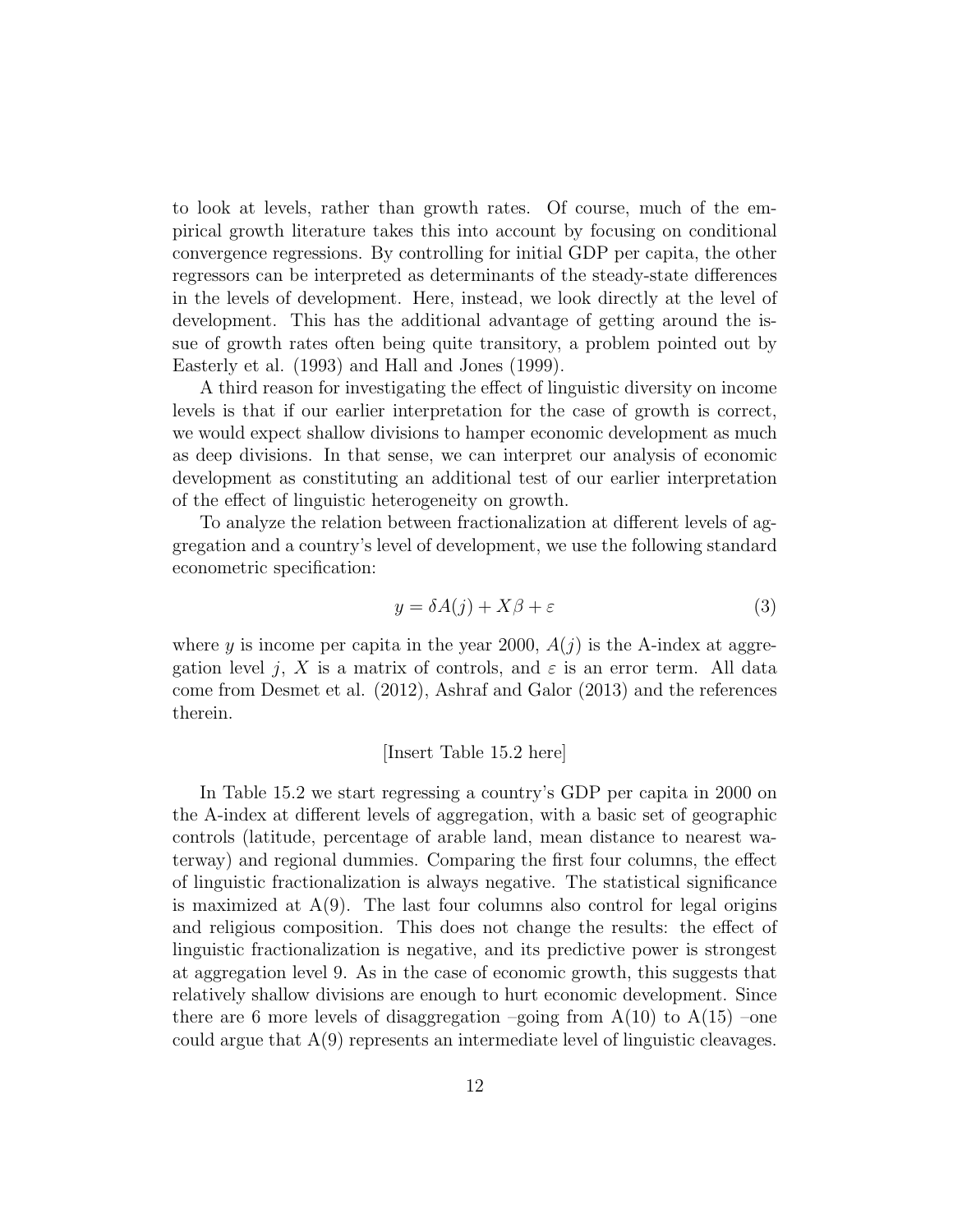Recall, however, that the correlation between  $A(9)$  and  $A(15)$  is 0.94, and that the difference between both indices is due to only a handful of mostly southern African countries.

#### [Insert Figure 15.4 here]

Figure 15.4 represents the standardized betas for all different levels of the A-index corresponding to columns  $(1)$  to  $(4)$  in Table 15.2. As can be seen, the negative effect of fractionalization on economic development is maximized, both economically and statistically, at  $A(9)$ . An increase by one standard deviation in  $A(9)$  lowers economic development by 16.7 percent when expressed as a share of the standard deviation in GDP per capita. As expected, the effect is largely unchanged for levels  $A(10)$  through  $A(15)$ . To further illustrate the effect of  $A(9)$  on economic development, Figure 15.5 shows a scatterplot of column (7) from Table 15.2. It takes log of GDP per capita, partialled out from all the control variables in Column (7), and plots it against  $A(9)$ , itself also partialled out from all the controls. The fitted line represents the negative partial relationship between  $A(9)$  and economic development.

#### [Insert Figure 15.5 here]

It is important to mention here that our results cannot strictly be interpreted as causal. As suggested by Greenberg (1956), among others, causality may run the other way, with economic development reducing the degree of linguistic diversity.<sup>12</sup> In fact, the two variables might have co-evolved in a complex ways. In order to provide a more convincing proof of causality, we would need data on linguistic diversity several generations ago. To the best of our knowledge, such data are not available for a large enough set of countries. Combined with the results on growth, however, where initial per capita income is controlled for on the right hand side, the level results are suggestive of an effect of linguistic diversity on growth.

Table 15.3 performs some further robustness checks. Hall and Jones (1999) argue that a country's level of development depends on its social infrastructure, which they define as policies favorable to productive activities and the accumulation of skills, rather than policies that promote rent-seeking, corruption and theft. In the first four columns of Table 15.3 we introduce the

<sup>&</sup>lt;sup>12</sup>See also De Grauwe (2006), Alesina and Reich (2014), and Amano et al. (2014).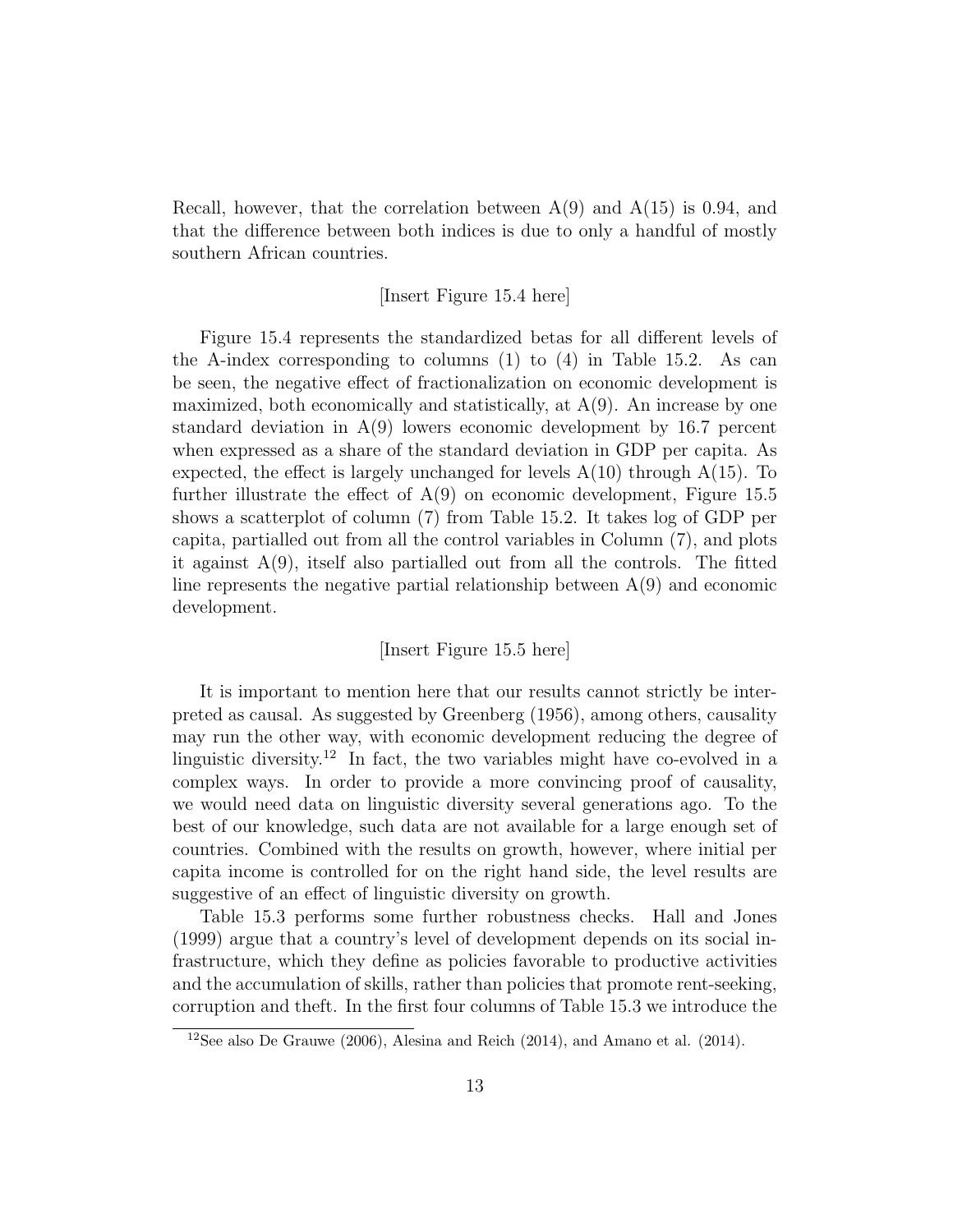Hall and Jones (1999) measure of social infrastructure, which is a combination of government anti-diversion policies and the country's openness to free trade, as an additional control. Consistent with Hall and Jones (1999), social infrastructure has a positive effect on a country's level of development, but it does not change our basic insight. Although including social infrastructure somewhat weakens the statistical significance of linguistic fractionalization, A(9) continues to be significant at the 5 percent level.

#### [Insert Table 15.3 here]

Spolaore and Wacziarg (2009) find that the genetic distance to the technology leader constitutes a barrier to the diffusion of development. They argue that more closely related societies learn more from each other, so that the flow of ideas, knowledge and technology between two populations is facilitated if they share a more recent common ancestor. In the last four columns of Table 15.3, we therefore control for the genetic distance from the United States. As in Spolaore and Wacziarg (2009), we find that an increase of the genetic distance to the U.S. lowers a country's income per capita. As for our variable of interest, the result is again unchanged: linguistic fractionalization continues to have a negative impact on a country's level of development, and its predictive power is maximized when the A-index is measured based on linguistic groups at Level 9.

In recent work, Ashraf and Galor (2013) have found that development bears a hump-shaped relation with genetic diversity. In their theory diversity is good for innovation but bad for trust and coordination, so that there is an optimal level of diversity that maximizes development: on the one hand, higher diversity makes it harder to collaborate, which negatively affects efficiency and makes it harder for countries to operate at their production possibility frontier. On the other hand, higher diversity also implies more complementarities between people, making it more likely for countries to develop and adopt superior technologies, thus pushing out their production possibility frontier. Combining these two forces, they find that countries with intermediate levels of diversity perform best. Table 4 controls for genetic diversity and genetic diversity squared. It also allows for the timing of the Neolithic Revolution to affect today's level of development, a hypothesis advanced by Diamond  $(1997).^{13}$  Our findings are consistent with those in Ashraf and Galor (2013). Turning to our variable of interest, the results are

 $13$ Note that genetic diversity and the timing of the Neolithic Revolution are "ancestry"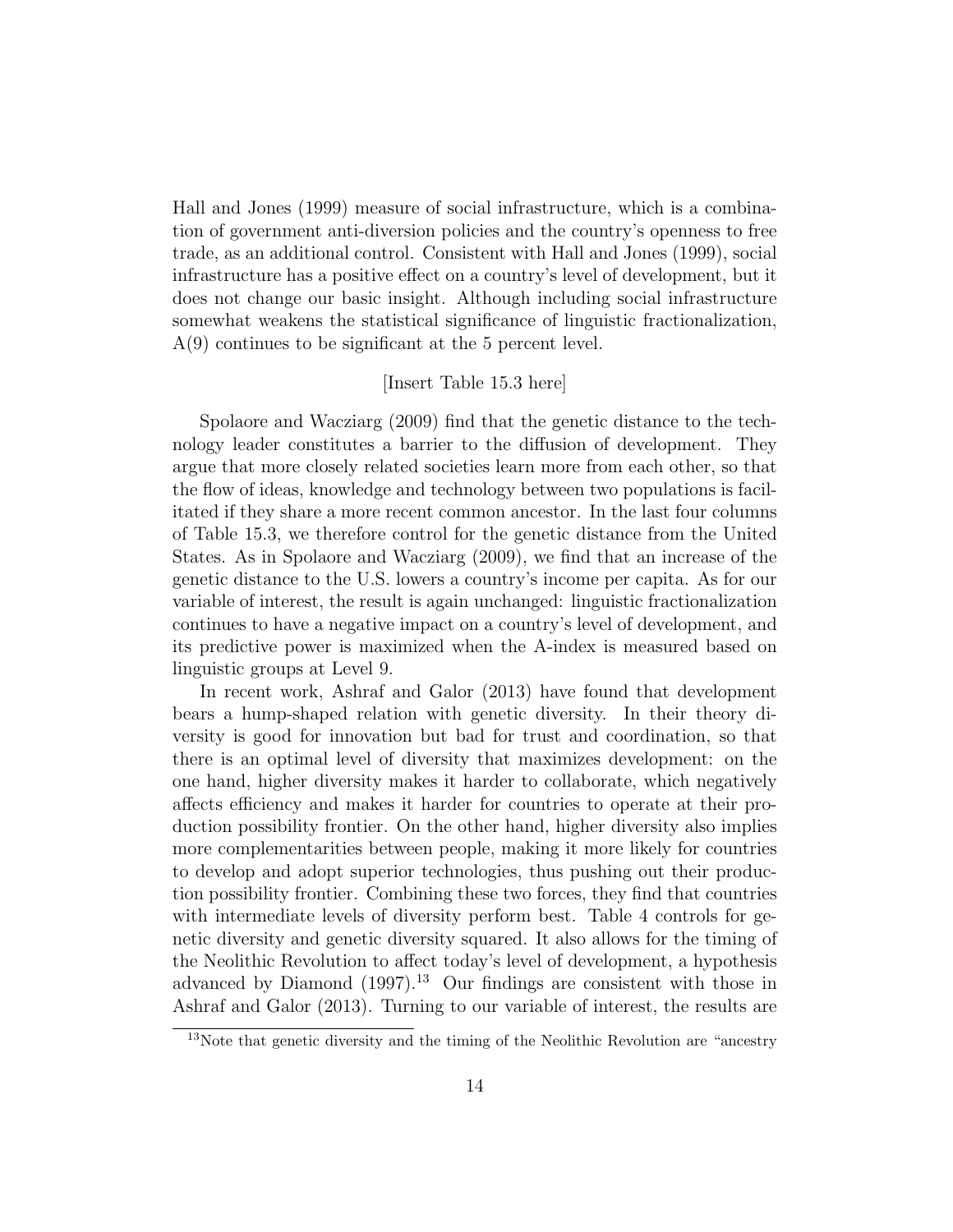unchanged. A(9) continues to be statistically significant at the 5 percent level.

Taken together, these results suggest that fine divisions are enough to negatively impact a country's level of development. Even shallow cleavages can lead to inefficiencies. Markets become more segmented; trade and economic exchange encounter implicit barriers; and collaboration in productive activities becomes harder.

### 15.5 Conclusion

The depth of linguistic cleavages matters for political economy outcomes. Deep cleavages are associated with deleterious outcomes related to disagreements over the control of resources and common policies. For instance, measures of linguistic diversity based on deep cleavages, going back thousands of years, have a negative effect on civil conflict and redistribution. In contrast, more recent linguistic cleavages are sufficient to introduce barriers between populations, reducing their ability to communicate, interact and coordinate. These more superficial linguistic differences hinder growth and economic development by segmenting markets and limiting the scope for fruitful economic transactions.

Our explanation for these contrasting findings is based on drawing a distinction between the effects of linguistic cleavages on preferences (a demandside explanation) versus their effect on technology (a supply-side explanation). Deep cleavages, because they originate earlier in history, are associated with starker differences in preferences, norms, values, attitudes and culture. In more recent work, Desmet et al. (2014) use data from the World Values Survey and show indeed that the degree of overlap between cultural values and ethnolinguistic identity is highly predictive of civil conflict. That is, countries where ethnicity helps predict cultural values and preferences are more likely to experience civil wars. This is entirely consistent with what we argue here, namely that deep cleavages – those most likely to be associated with deep cultural and preference differences between linguistic groups – are those most likely to generate conflict and low solidarity between groups.

adjusted", meaning that the result is based not on a country's geography, but on a country's ancestral population (Putterman and Weil, 2010). For example, the timing of the Neolithic Revolution for Australia is coded as closer to that of England due to the presence of a large population of English descent in Australia.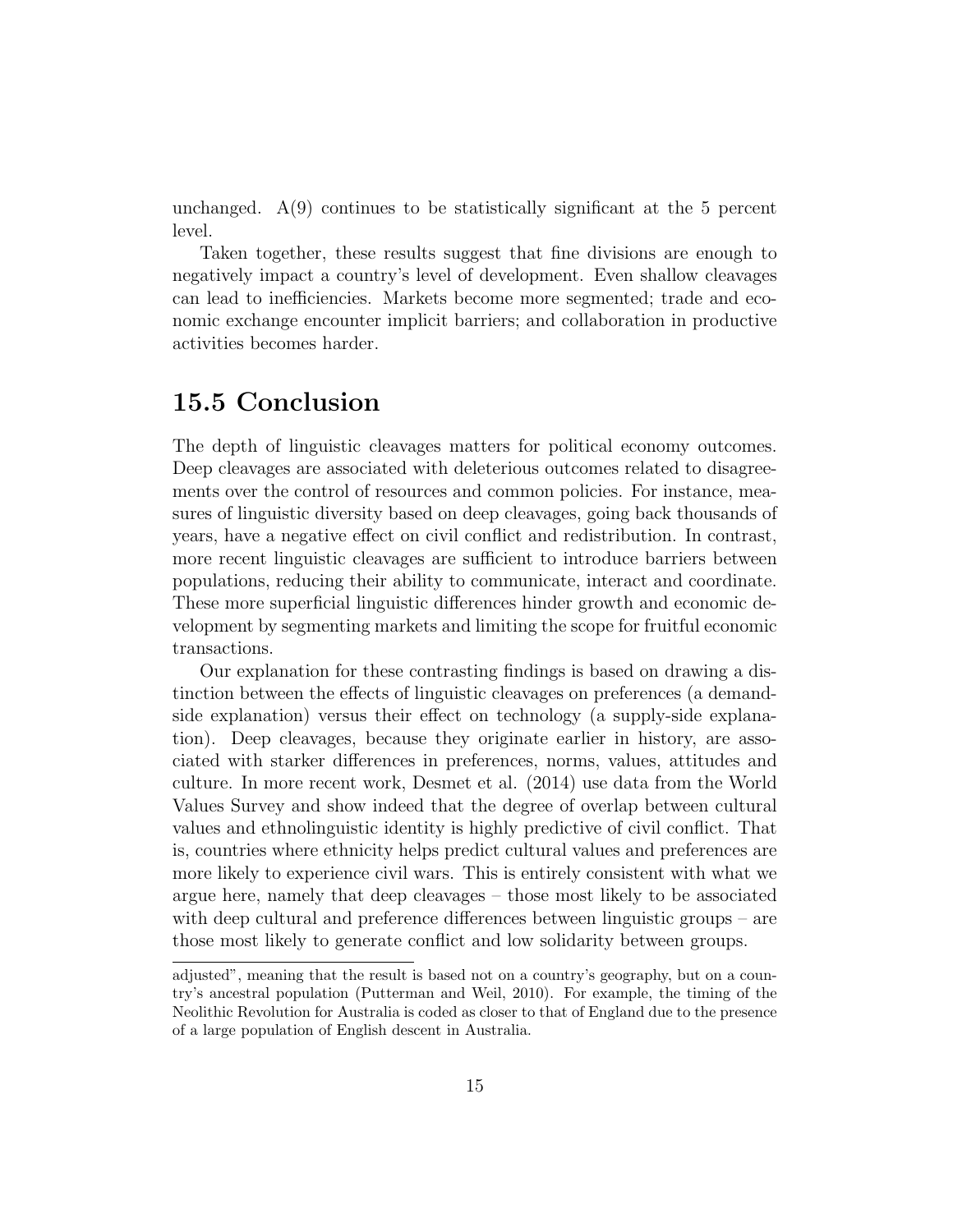In contrast, more superficial linguistic differences, sufficient to limit intelligibility and communication between distinct groups, introduce transactions costs and barriers, i.e. technological hindrances. These differences may be insufficient to generate deep disagreements in terms of preferences and culture, but are sufficient to create limits to coordination, cooperation and transactions, segmenting markets and reducing the scope of economic interactions. Our finding, detailed in this chapter, that linguistic diversity measured at fine levels of disaggregation has a negative effect on growth and development, is entirely consistent with this interpretation.

These findings shed some light on the mechanisms through which linguistic heterogeneity affects political economy outcomes, but much remains to be done. The precise mechanisms linking linguistic heterogeneity should be the subject of further research using a wide array of methodologies – not only cross-country comparative approaches but also more microeconomic and experimental approaches. Scholarly inquiry into these important questions is only in its infancy.

### 15.6 References

- D. Acemoglu, S. Johnson and J. Robinson (2001) 'The Colonial Origins of Comparative Development' American Economic Review, 91, 1369– 1401.
- A. Alesina, A. Devleeschauwer, W. Easterly, S. Kurlat and and R. Wacziarg (2003) 'Fractionalization' Journal of Economic Growth, 8, 155–194.
- A. Alesina and E. Glaeser (2004) Fighting Poverty in the U.S. and in Europe: A World of Difference (New York: Oxford University Press).
- A. Alesina, E. Glaeser and B. Sacerdote (2001) 'Why Doesn't the U.S. Have a European-style Welfare System?' Brookings Papers on Economic Activity, 2, 187–254.
- A. Alesina and E. La Ferrara (2005) 'Ethnic Diversity and Economic Performance' Journal of Economic Literature, 43, 762–800.
- A. Alesina and B. Reich (2014) 'Nation Building' NBER Working Paper #18839.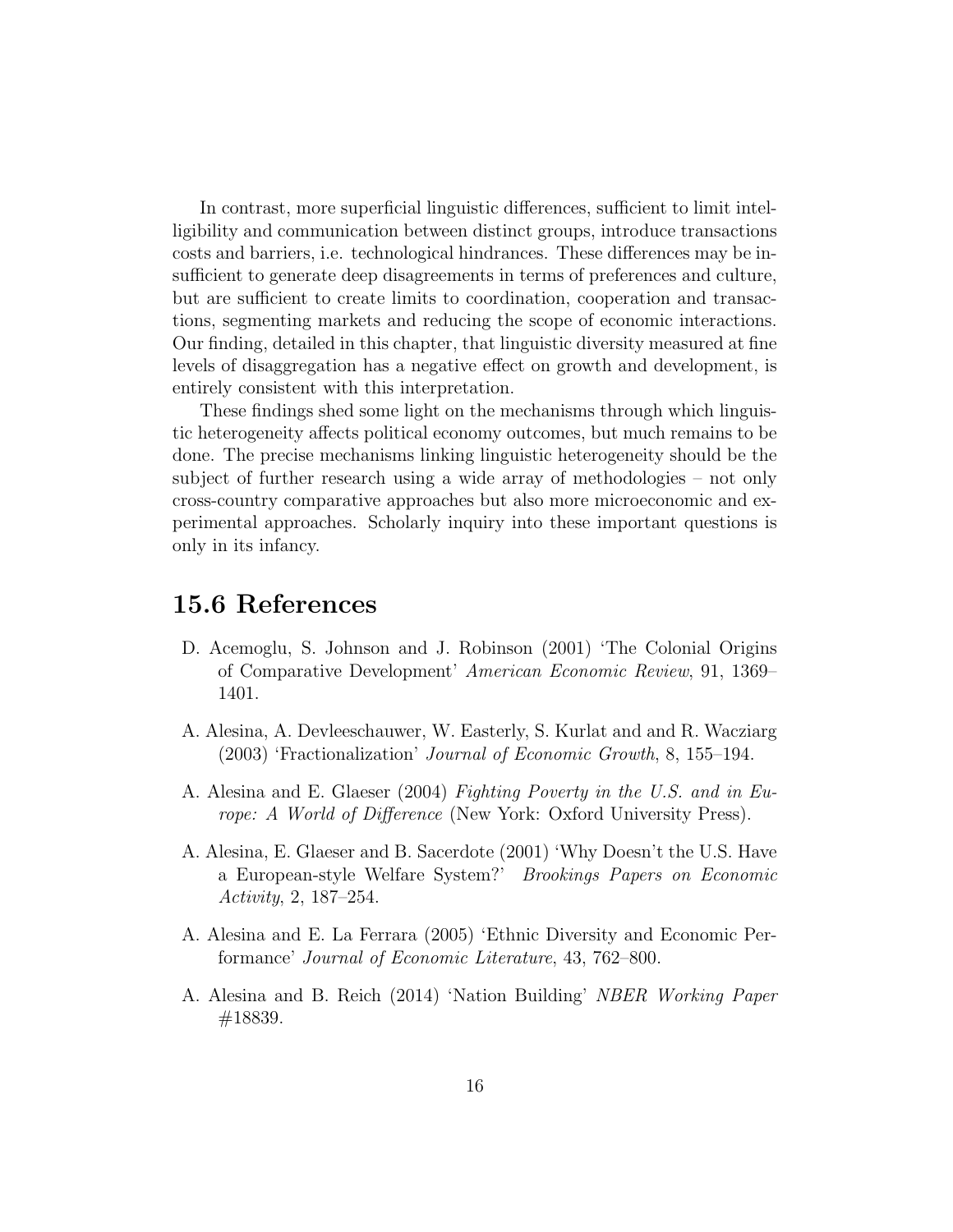- T. Amano, B. Sandel, H. Eager, E. Bulteau, J. Svenning, B. Dalsgaard, C. Rahbek, R. Davies and W. Sutherland (2014) 'Global Distribution and Drivers of Language Extinction Risk' Proceedings of the Royal Society, B 2014 281, 20141574.
- Q. Ashraf and O. Galor (2013) 'The 'Out of Africa' Hypothesis, Human Genetic Diversity, and Comparative Economic Development' American Economic Review, 103, 1–46.
- D. Barrett, G. Kurian and T. Johnson (2001) World Christian Encyclopedia; A Comparative Survey of Churches and Religions in the Modern World, 2nd ed. (Oxford: Oxford University Press).
- E. Belle and G. Barbujani (2007) 'Worldwide Analysis of Multiple Microsatellites: Language Diversity Has a Detectable Influence on DNA Diversity' American Journal of Physical Anthropology, 133, 1137–1146.
- L. Cavalli-Sforza, A. Piazza, P. Menozzi and J. Mountain (1988) 'Reconstruction of Human Evolution: Bringing Together Genetic, Archaeological and Linguistic Data' Proceedings of the National Academy of Sciences of the United States of America, 85, 6002–6006.
- M. Dahlberg, K. Edmark and H. Lundqvist (2012) 'Ethnic Diversity and Preferences for Redistribution' Journal of Political Economy, 120, 41– 76.
- P. De Grauwe (2006) 'Language Diversity and Economic Development' unpublished manuscript, Katholieke Universiteit Leuven.
- K. Desmet, I. Ortuño-Ortín and R. Wacziarg (2012) 'The Political Economy of Linguistic Cleavages' Journal of Development Economics, 97, 322– 338.
- K. Desmet, I. Ortuño-Ortín and R. Wacziarg (2014) 'Culture, Identity and Diversity' Working Paper, UCLA.
- K. Desmet, I. Ortuño-Ortín and S. Weber (2009) 'Linguistic Diversity and Redistribution' Journal of the European Economic Association, 7, 1291– 1318.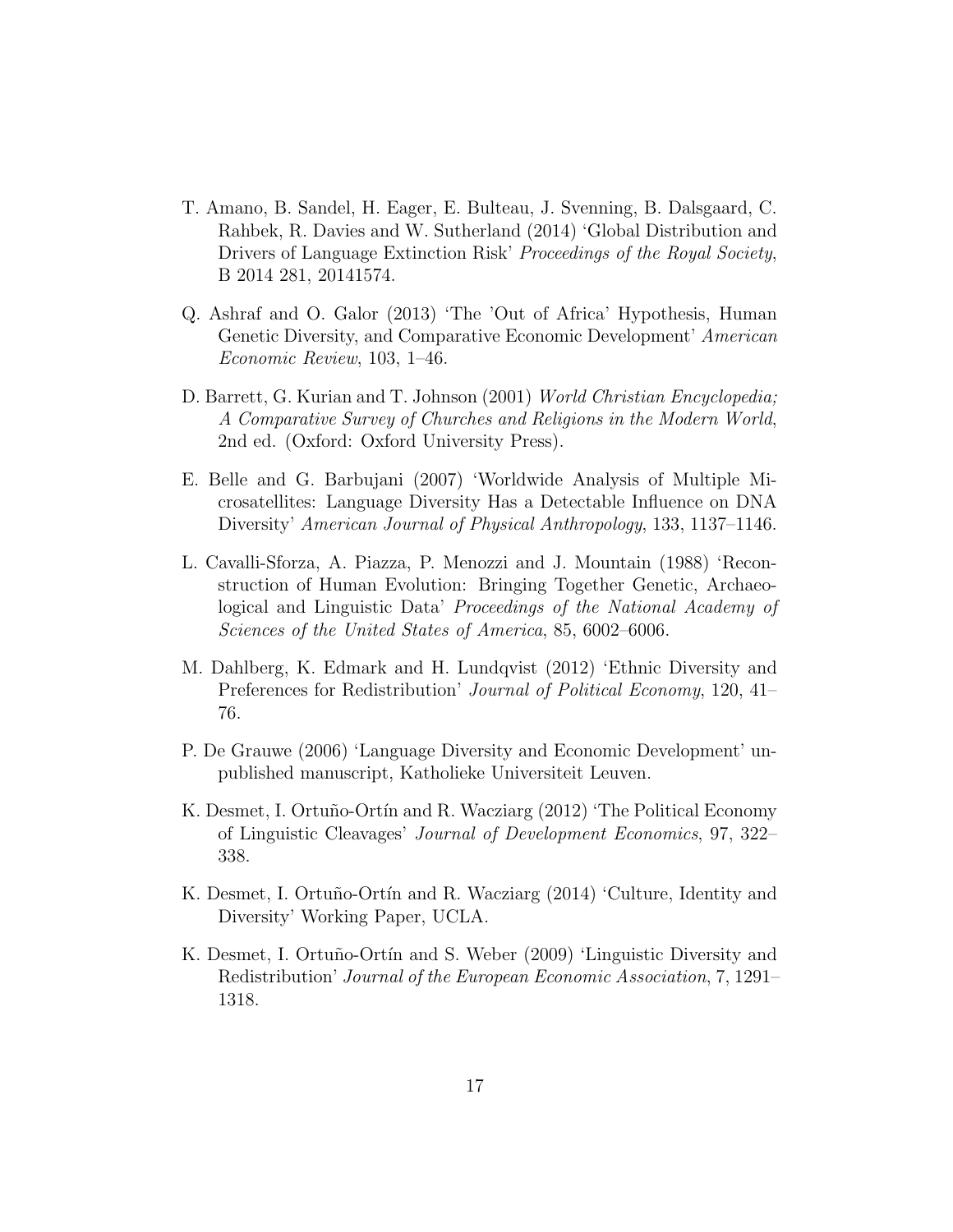- J. Diamond (1997) Guns, Germs and Steel: The Fates of Human Societies (New York: W.W. Norton).
- W. Easterly, M. Kremer, L. Pritchett and L. Summers (1993) 'Good Policy or Good Luck? Country Growth Performance and Temporary Shocks' Journal of Monetary Economics, 32, 459–483.
- W. Easterly and R. Levine (1997) 'Africa's Growth Tragedy: Policies and Ethnic Divisions' Quarterly Journal of Economics, 112, 1203–1250.
- J. Esteban, L. Mayoral and D. Ray (2012) 'Ethnicity and Conflict: An Empirical Study' American Economic Review, 102, 1310–1342.
- Ethnologue (2005) Ethnologue: Languages of the World, 15th Edition (SIL International).
- J. Fearon and D. Laitin (2003) 'Ethnicity, Insurgency, and Civil War' American Political Science Review, 97, 75–90.
- J. Fishman (1968) 'Some Contrasts between Linguistically Homogeneous and Linguistically Heterogeneous Polities' in J. Fishman, C. Ferguson and J. Das Gupta Language Problems of Developing Nations (New York: Wiley).
- J. Fishman (1991) 'An Inter-polity Perspective on the Relationships between Linguistic Heterogeneity, Civil Strife and per capita Gross National Product' International Journal of Applied Linguistics, 1, 5–18.
- R. Gray and Q. Atkinson (2003) 'Language-tree Divergence Times Support the Anatolian Theory of Indo-European Origin' Nature, 426, 27 November, 435–439.
- J. Greenberg (1956) 'The Measurement of Linguistic Diversity' Language, 32, 109–15.
- J. Habyarimana, M. Humphreys, D. Posner and J. Weinstein (2007) 'Why Does Ethnic Diversity Undermine Public Goods Provision?' American Political Science Review, 101, 709–725.
- R. Hall and C. Jones (1999) 'Why do Some Countries Produce So Much More Output Per Worker than Others?' Quarterly Journal of Economics, 114, 83–116.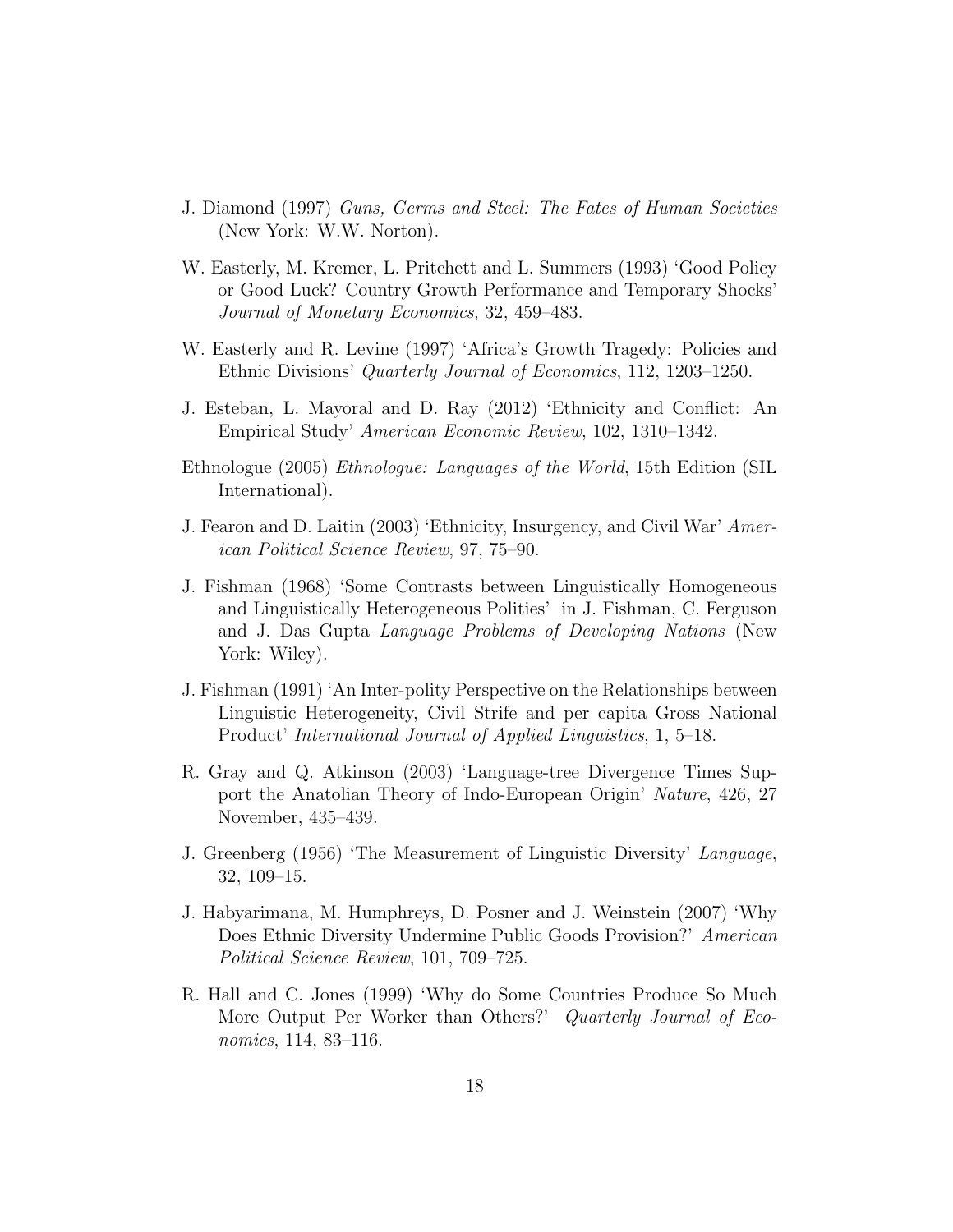- R. La Porta, F. Lopez-de-Silanes, A. Shleifer and R. Vishny (1999) 'The Quality of Government' Journal of Law, Economics, and Organization, 15, 222–279.
- D. Laitin and D. Posner (2001) 'The Implications of Constructivism for Constructing Ethnic Fractionalization Indices' Apsa-cp (Newsletter of the Organized Section in Comparative Politics of the American Political Science Association), 12, 13–17.
- D. Laitin and R. Ramachandran (2014) 'Language Policy and Human Development' unpublished manuscript.
- J. Montalvo and M. Reynal-Querol (2005) 'Ethnic Polarization, Potential Conflict and Civil War' American Economic Review, 95, 796–816.
- D. Nettle (2000) 'Linguistic Fragmentation and the Wealth of Nations: The Fishman-Pool Hypothesis Reexamined' Economic Development and Cultural Change, 48, 335–348.
- D. Nettle, J. Grace, M. Choisy, H. Cornell, J. Guégan and M. Hochberg (2007) 'Cultural Diversity, Economic Development and Societal Instability' PlosOne, DOI: 10.1371/journal.pone.0000929.
- S. Parente and E. Prescott (1994) 'Barriers to Technology Adoption and Development' Journal of Political Economy, 102, 298–321.
- J. Pool (1972) 'National Development and Language Diversity' in J. Fishman Advances in the Sociology of Language, Volume II (The Hague: Mouton).
- L. Putterman and D. Weil (2010) 'Post-1500 Population Flows and The Long-Run Determinants of Economic Growth and Inequality' Quarterly Journal of Economics, 125, 1624-1682.
- R. Sokal (1988) 'Genetic, Geographic and Linguistic Distances in Europe' Proceedings of the National Academy of Sciences of the United States of America, 85, 1722–1726.
- E. Spolaore and R. Wacziarg (2009) 'The Diffusion of Development' Quarterly Journal of Economics, 124, 469–529.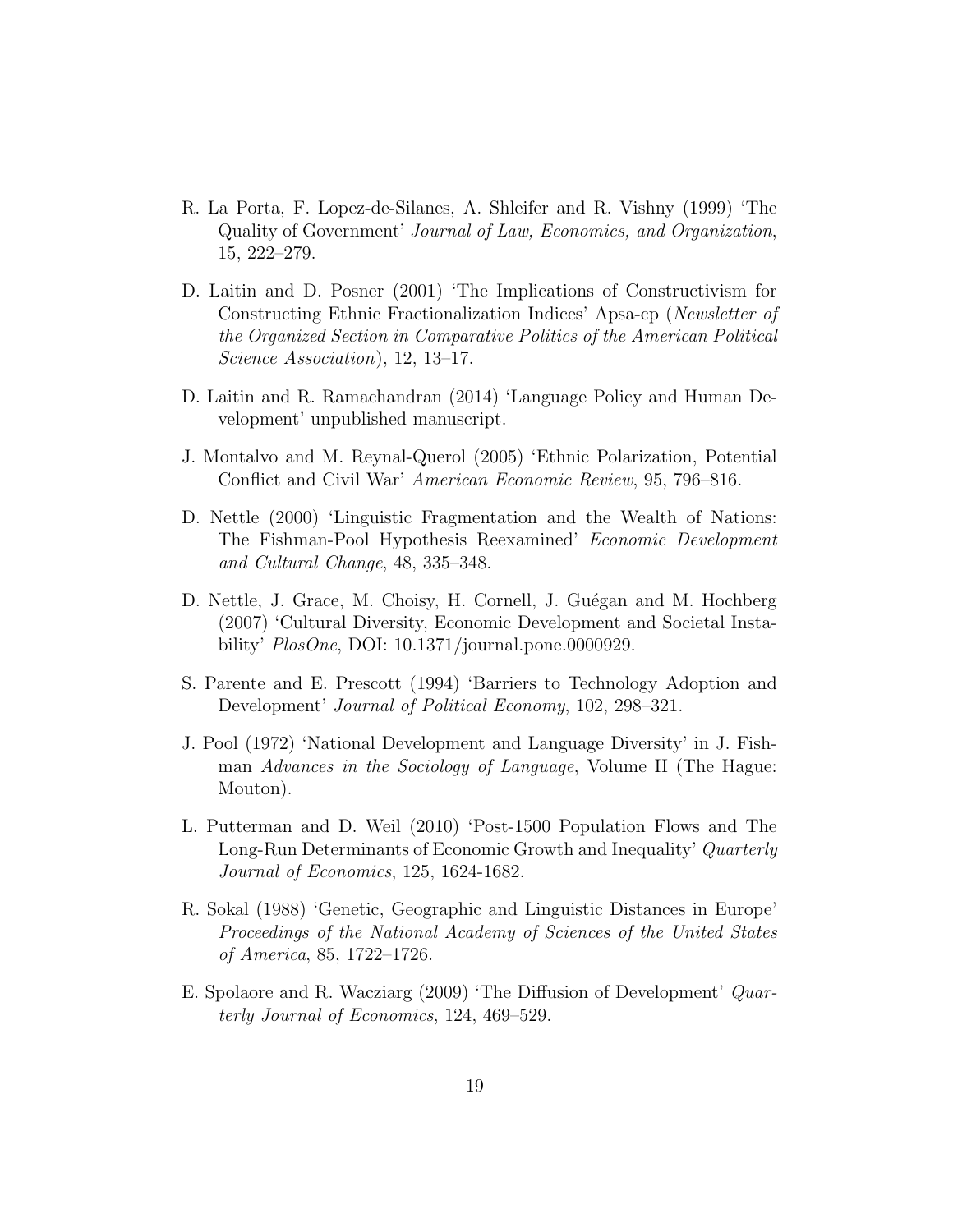H. Stichnoth and K. Van der Straeten (2013) 'Ethnic Diversity, Public Spending, and Individual Support for the Welfare State: A Review of the Empirical Literature' Journal of Economic Surveys, 27, 364–389.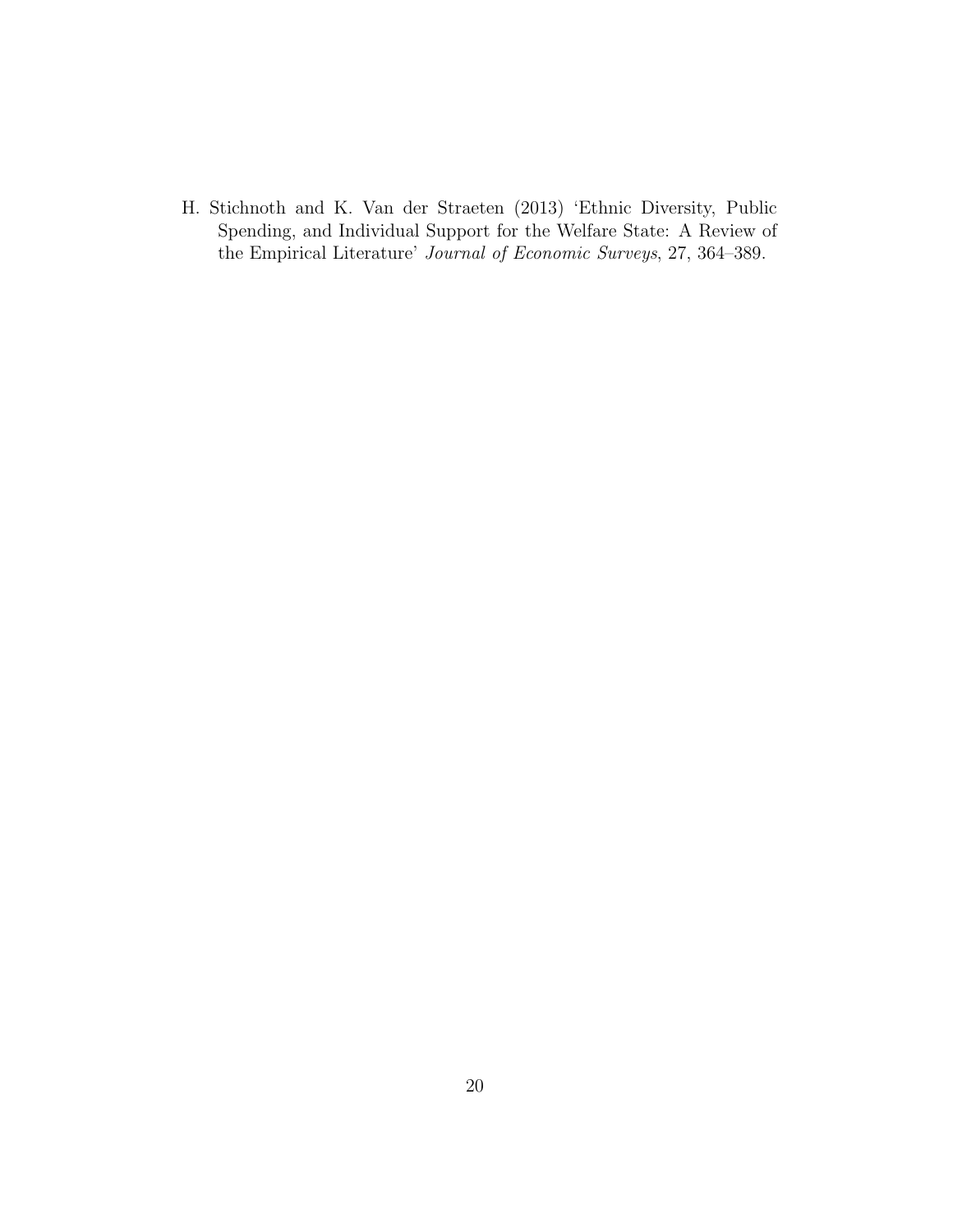# Bios

Klaus Desmet is the Altshuler Centennial Interdisciplinary Professor of Cities, Regions and Globalization at Southern Methodist University and a Research Fellow at the Centre for Economic Policy Research. He holds an MSc in Business and Engineering from the Université catholique de Louvain and a PhD in Economics from Stanford University. He previously was professor at Universidad Carlos III de Madrid. His research focuses on regional economics, international trade, economic growth, and diversity. In 2010 he was awarded the August Lösch Prize, together with Esteban Rossi-Hansberg, for his contributions to regional science. He has published in journals such as the American Economic Review, the Journal of Economic Theory and the Journal of Development Economics.

Ignacio Ortuño-Ortin is Professor of Economics at Universidad Carlos III de Madrid. He holds a PhD in Economics from University of California, Davis. His research interests focus on political economy, public economics, intergenerational social mobility and cultural diversity. He has published in journals such as the Journal of Public Economics, Journal of the European Economic Association, PlosOne and the Journal of Development Economics. Romain Wacziarg is Professor of Economics at the UCLA Anderson School of Management, and a research associate at the National Bureau of Economic Research. He holds a PhD from Harvard University, and was previously a professor at the Stanford Graduate School of Business. His research concerns the determinants of economic development, with a focus on institutional, cultural, and demographic factors. His papers have been published in such outlets as the American Economic Review, the Quarterly Journal of Economics, the Journal of Economic Growth, the Journal of Development Economics and the Journal of International Economics.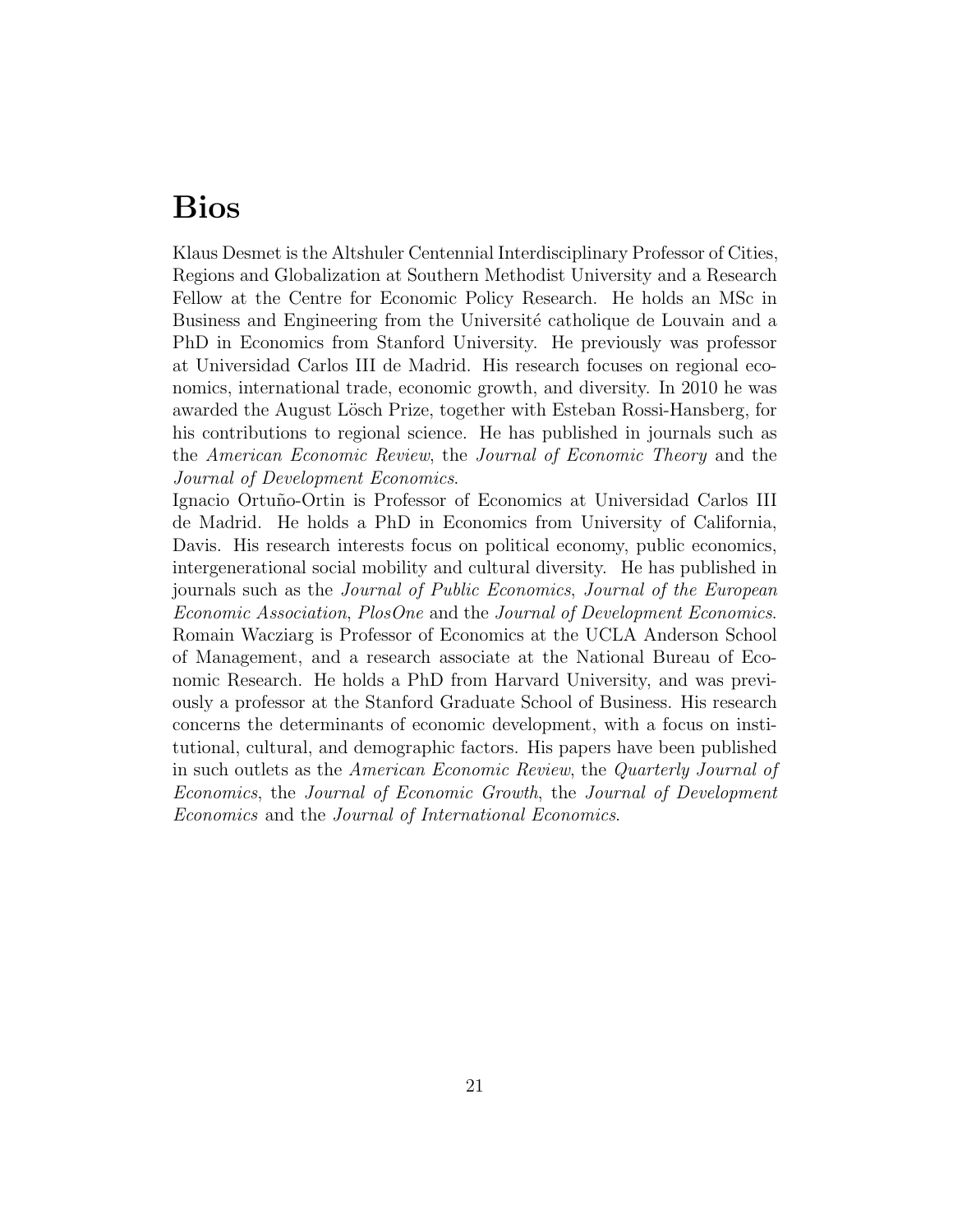# Index Terms

This chapter:

civil conflict, economic growth, A-index, Ethnologue, fractionalization, GDP per capita, language families, language tree, level of development, levels of aggregation, linguistic cleavages, linguisitc diversity, phylogenetic, redistribution.

More general:

causality, communication, coordination, cultural values, Dravidian, genetic distance to the U.S., genetic diversity, Indo-European, intelligibility, longrun growth, Neolithic revolution, Nilo-Saharan, segmented markets, social infrastructure, solidarity, standardized beta, steady-state level of development, technology, transaction costs.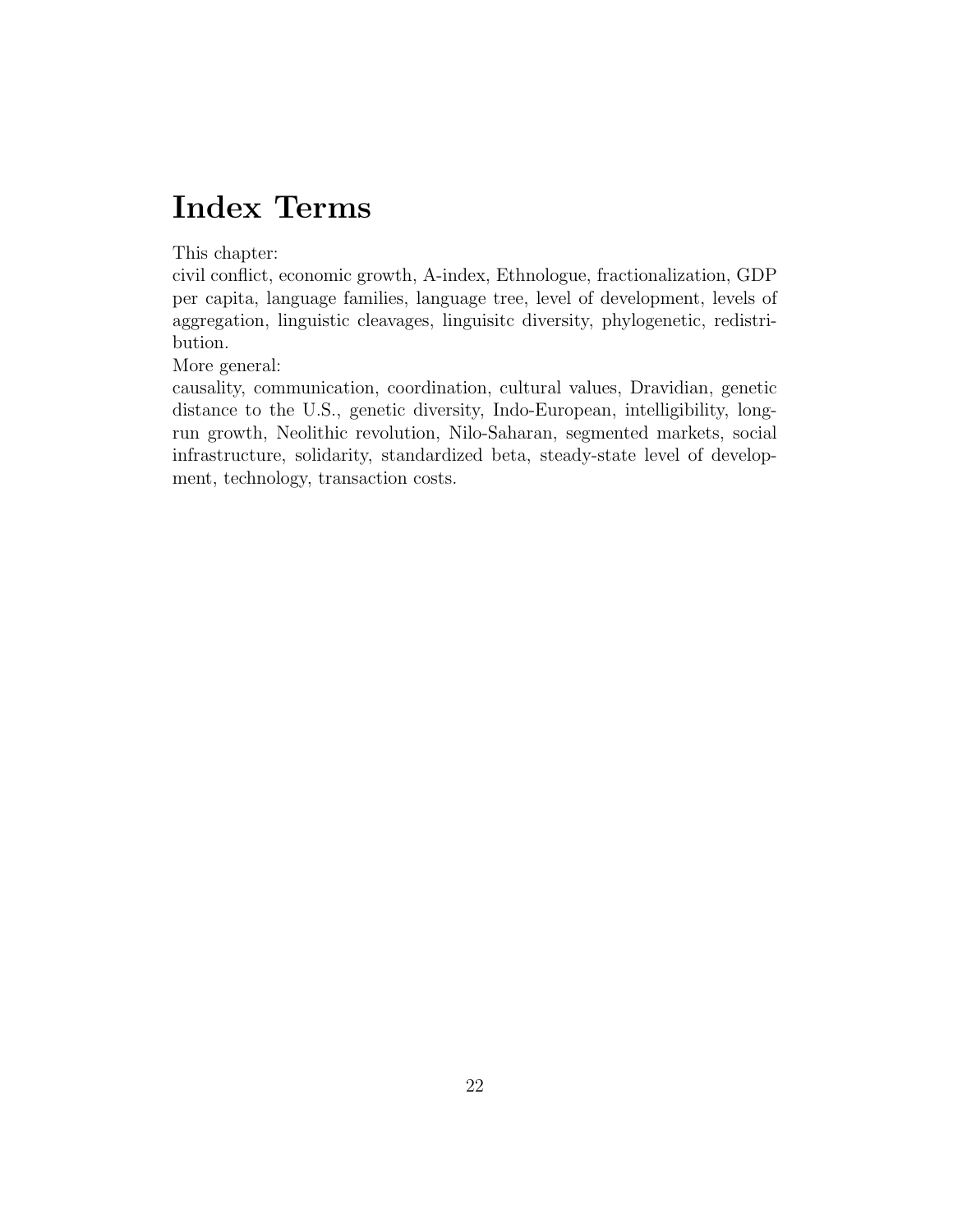



Source: Desmet, Ortuño-Ortín and Wacziarg (2012)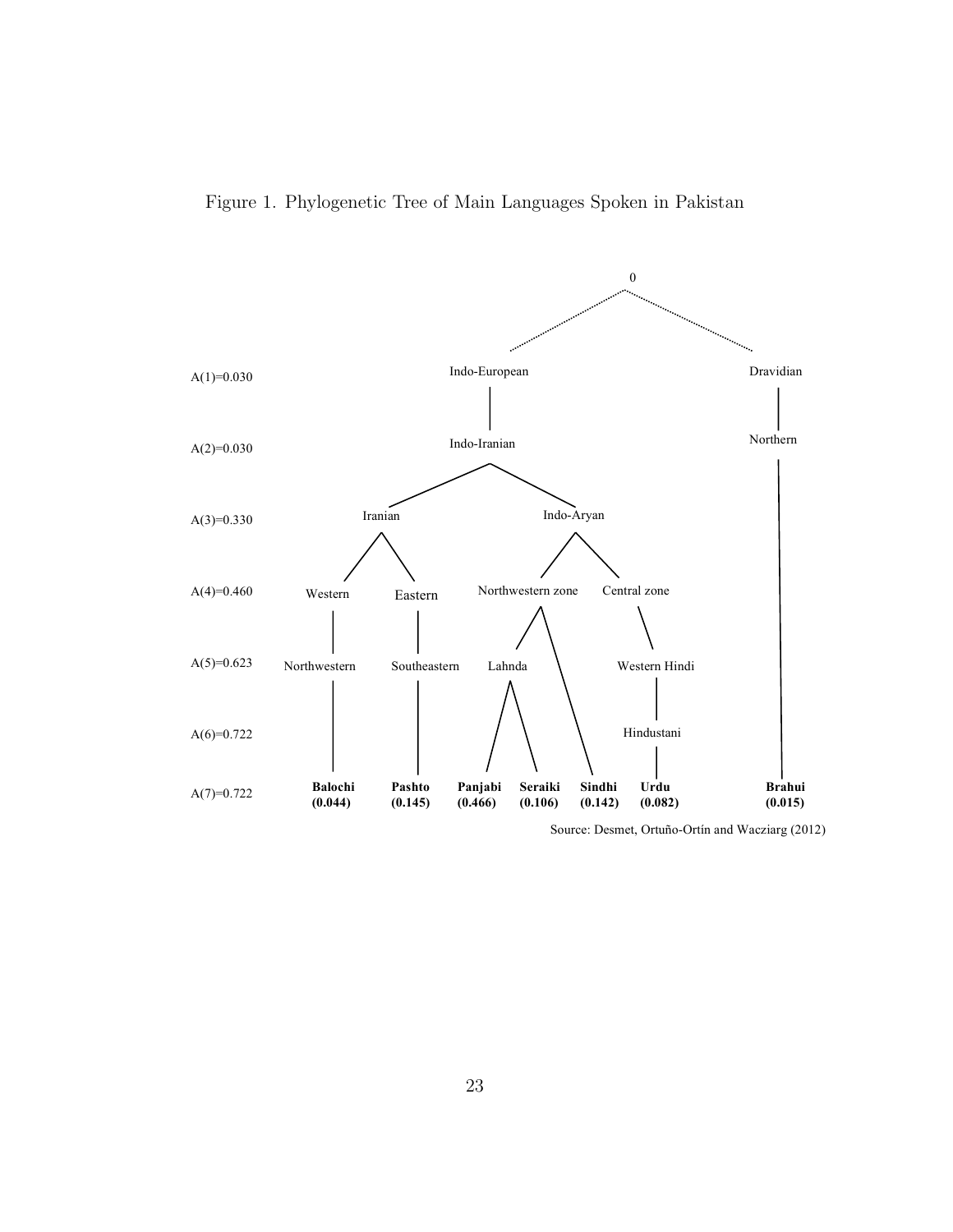Figure 2. Linguistic Fractionalization at Different Levels of Aggregation:  $\mathrm{A}(2)$  and  $\mathrm{A}(15)$ 



A. A(2)



B. A(15)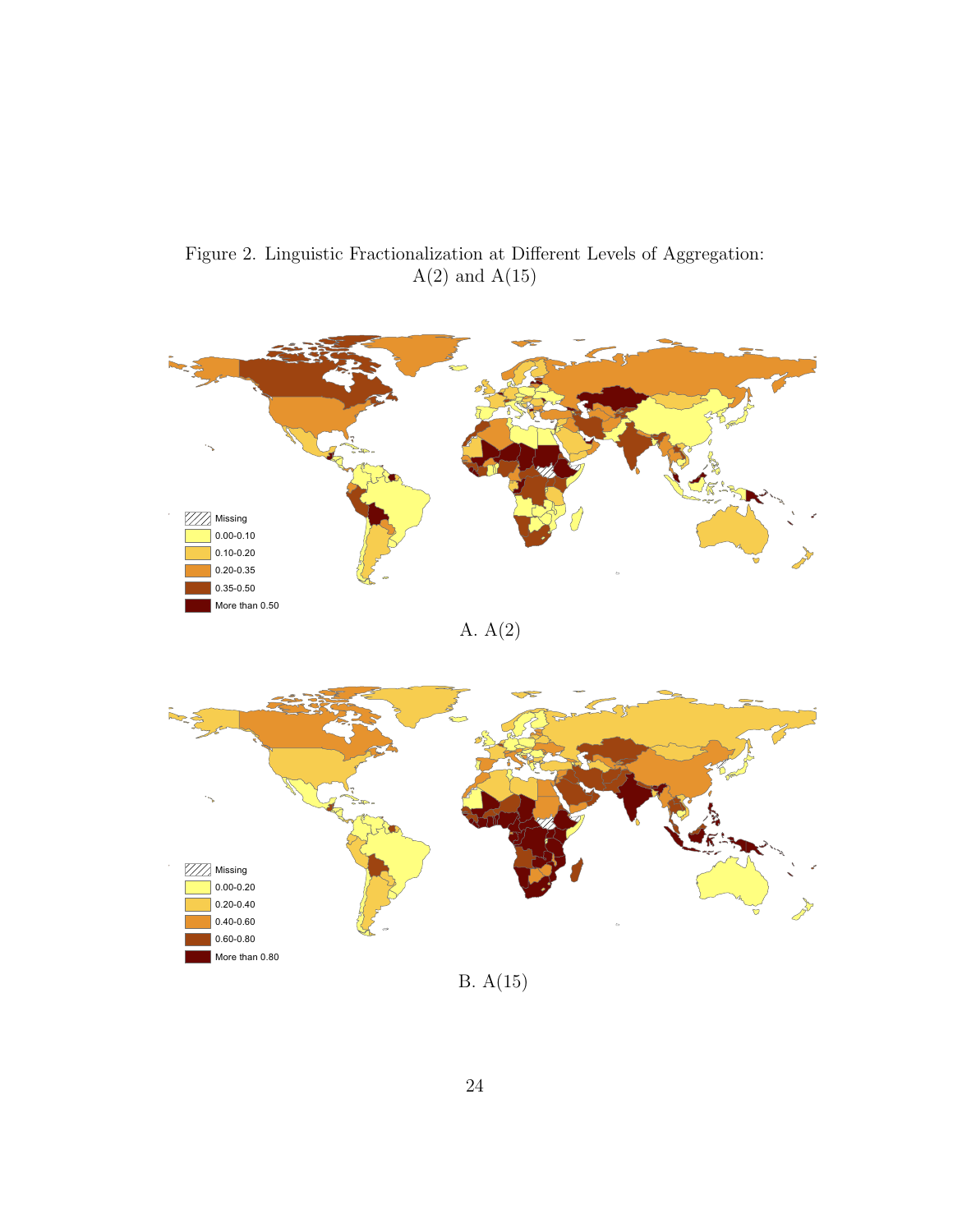

Figure 3. Effect of a One Standard Deviation Increase in the A-index





B. On Growth (as % of standard deviation of growth)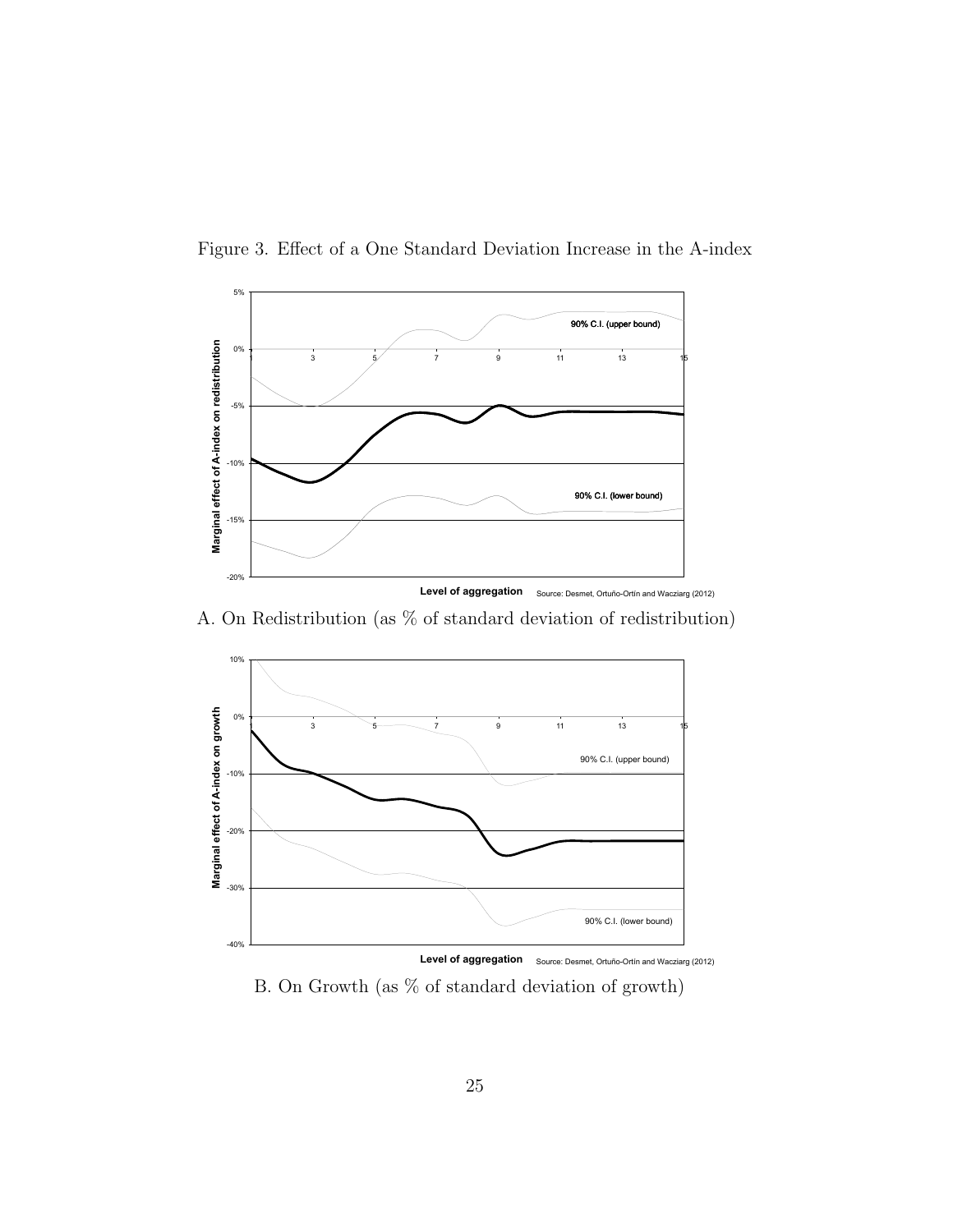



Figure 5. Conditional Log GDP per Capita vs A(9)

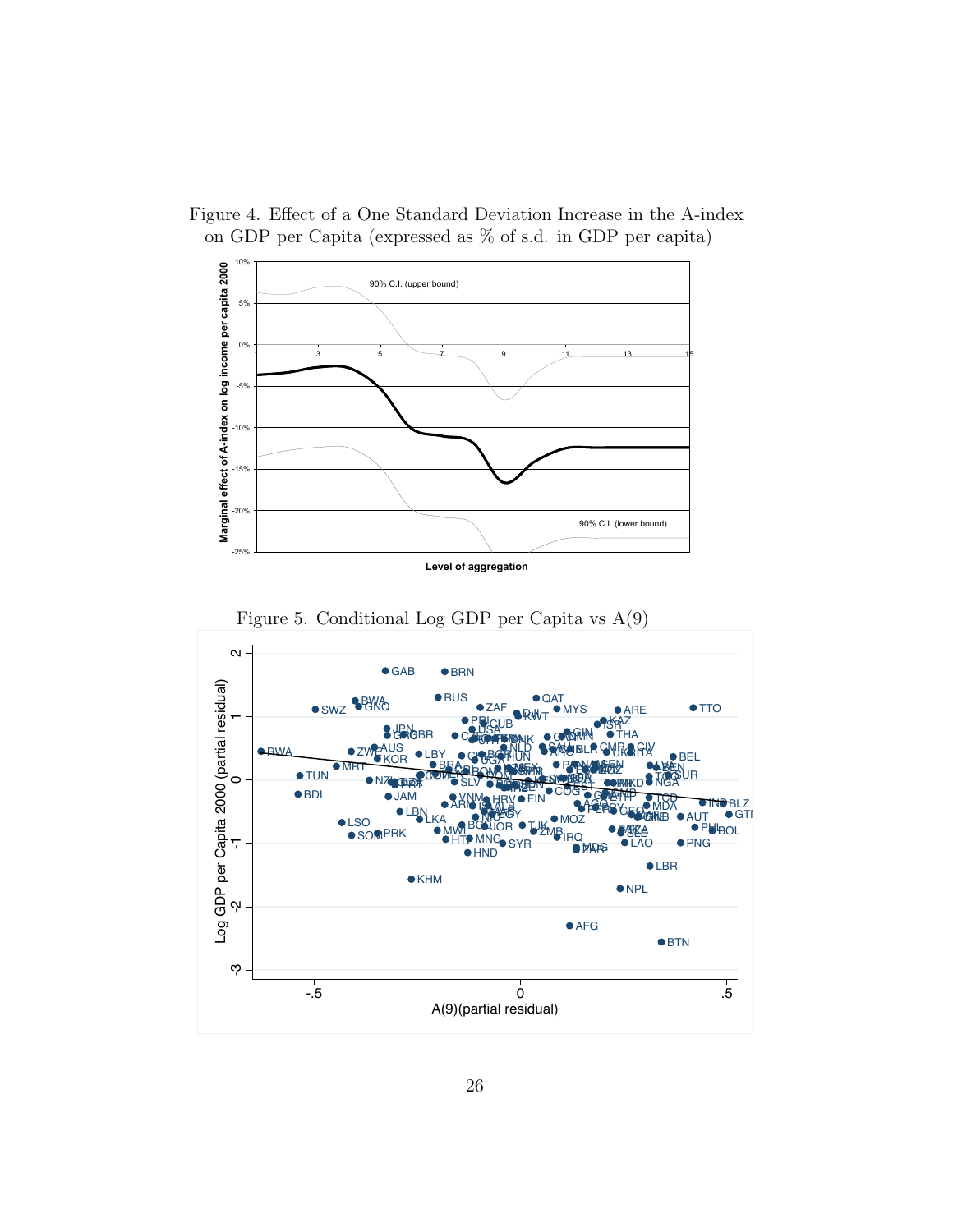|  |  | <b>Panel A. Means and Standard Deviations</b> |
|--|--|-----------------------------------------------|
|  |  |                                               |

| Variable | Mean  | Std. Dev. | Min      | Max   |
|----------|-------|-----------|----------|-------|
| A(1)     | 0.156 | 0.18      | $_{0}$   | 0.647 |
| A(3)     | 0.241 | 0.221     | $_{0}$   | 0.818 |
| A(6)     | 0.328 | 0.272     | $_{0}$   | 0.941 |
| A(9)     | 0.377 | 0.292     | $^{(1)}$ | 0.987 |
| A(15)    | 0.412 | 0.308     | $_{0}$   | 0.99  |

(226 observations)

### **Panel B. Correlations**

|       | A(1)  | A(3)  | A(6)  | A(9)  | A(15) |
|-------|-------|-------|-------|-------|-------|
| A(1)  |       |       |       |       |       |
| A(3)  | 0.77  |       |       |       |       |
| A(6)  | 0.579 | 0.826 |       |       |       |
| A(9)  | 0.56  | 0.748 | 0.9   |       |       |
| A(15) | 0.526 | 0.672 | 0.798 | 0.943 |       |

(226 observations)

j.

Source: Desmet, Ortuño-Ortín and Wacziarg (2012)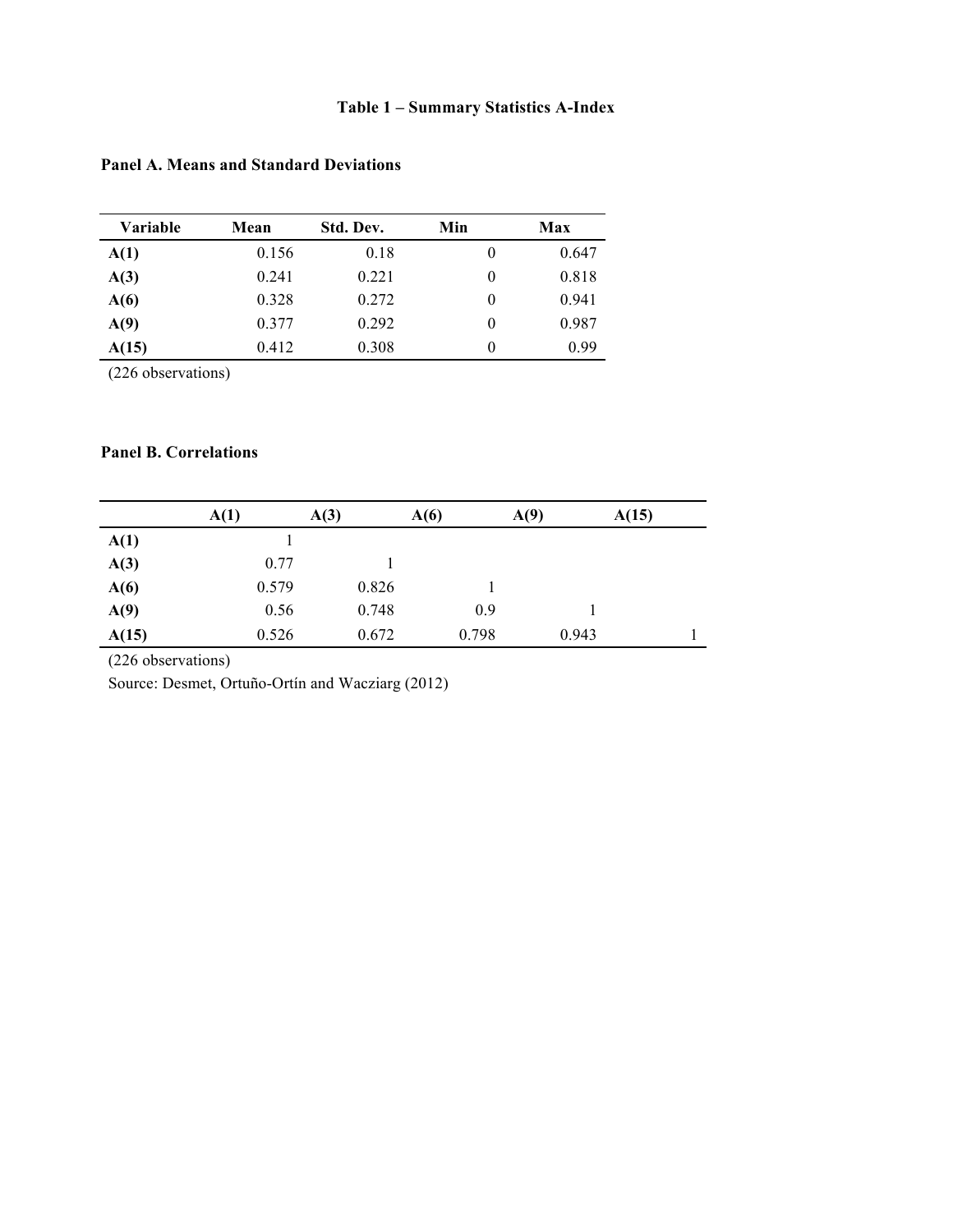|                                      | (1)         | (2)         | (3)         | (4)         | (5)              | (6)            | (7)          | (8)          |
|--------------------------------------|-------------|-------------|-------------|-------------|------------------|----------------|--------------|--------------|
|                                      | A(1)        | A(6)        | A(9)        | A(15)       | A(1)             | A(6)           | A(9)         | A(15)        |
| A-index                              | $-0.44$     | $-0.833***$ | $-0.931***$ | $-0.659**$  | $-0.234$         | $-0.433*$      | $-0.686***$  | $-0.490*$    |
| (different levels of<br>aggregation) | $[-1.05]$   | $[-3.25]$   | $[-3.58]$   | $[-2.37]$   | $[-0.59]$        | $[-1.71]$      | $[-2.76]$    | $[-1.88]$    |
| Log absolute latitude                | 0.161       | 0.145       | 0.116       | 0.129       | $0.192*$         | $0.190**$      | $0.167*$     | $0.173*$     |
|                                      | $[1.53]$    | $[1.46]$    | [1.16]      | $[1.25]$    | [1.93]           | $[1.98]$       | [1.76]       | [1.79]       |
| Percentage of arable land            | $-0.020***$ | $-0.021***$ | $-0.021***$ | $-0.020***$ | $-0.018***$      | $-0.018***$    | $-0.018***$  | $-0.018***$  |
|                                      | $[-3.52]$   | $[-3.86]$   | $[-3.92]$   | $[-3.74]$   | $[-3.33]$        | $[-3.36]$      | $[-3.48]$    | $[-3.47]$    |
| Mean distance                        | $-0.687***$ | $-0.700***$ | $-0.676***$ | $-0.698***$ | $-0.479***$      | $-0.486***$    | $-0.450***$  | $-0.467***$  |
| to nearest waterway                  | $[-4.06]$   | $[-4.39]$   | $[-4.26]$   | $[-4.29]$   | $[-2.94]$        | $[-3.07]$      | $[-2.88]$    | $[-2.95]$    |
| Latin America and Carribean          | $-0.520**$  | $-0.702***$ | $-0.759***$ | $-0.697***$ | $-0.984***$      | $-1.037***$    | $-1.130***$  | $-1.116***$  |
|                                      | $[-2.21]$   | $[-2.98]$   | $[-3.20]$   | $[-2.84]$   | $[-3.99]$        | $[-4.22]$      | $[-4.60]$    | $[-4.42]$    |
| Sub-Saharan Africa                   | $-1.618***$ | $-1.611***$ | $-1.530***$ | $-1.477***$ | $-1.694***$      | $-1.698***$    | $-1.668***$  | $-1.623***$  |
|                                      | $[-6.92]$   | $[-7.28]$   | $[-6.98]$   | $[-6.50]$   | $[-7.63]$        | $[-7.91]$      | $[-7.94]$    | $[-7.58]$    |
| East and Southeast Asia              | $-0.702**$  | $-0.715**$  | $-0.699**$  | $-0.708**$  | $-0.580**$       | $-0.578**$     | $-0.563**$   | $-0.580**$   |
|                                      | $[-2.47]$   | $[-2.60]$   | $[-2.56]$   | $[-2.53]$   | $[-2.09]$        | $[-2.11]$      | $[-2.09]$    | $[-2.12]$    |
| French legal origin                  |             |             |             |             | $-0.275$         | $-0.153$       | $-0.011$     | $-0.083$     |
|                                      |             |             |             |             | $[-0.48]$        | $[-0.27]$      | $[-0.02]$    | $[-0.14]$    |
| German legal origin                  |             |             |             |             | 0.562            | 0.653          | 0.722        | 0.682        |
|                                      |             |             |             |             | [0.87]           | $[1.01]$       | [1.14]       | $[1.06]$     |
| Socialist legal origin               |             |             |             |             | $-0.443$         | $-0.381$       | $-0.304$     | $-0.333$     |
|                                      |             |             |             |             | $[-0.77]$        | $[-0.67]$      | $[-0.54]$    | $[-0.59]$    |
| UK legal origin                      |             |             |             |             | $-0.017$         | 0.077          | 0.204        | 0.156        |
|                                      |             |             |             |             | $[-0.03]$        | [0.14]         | [0.39]       | $[0.29]$     |
| Share of Muslims                     |             |             |             |             | $\boldsymbol{0}$ | $\overline{0}$ | $\mathbf{0}$ | $\mathbf{0}$ |
|                                      |             |             |             |             | $[-0.10]$        | $[0.03]$       | $[-0.07]$    | $[-0.18]$    |
| Share of Roman Catholics             |             |             |             |             | $0.010***$       | $0.009***$     | $0.009***$   | $0.010***$   |
|                                      |             |             |             |             | [3.29]           | $[3.01]$       | [2.97]       | [3.12]       |
| Share of Protestants                 |             |             |             |             | $0.010*$         | $0.010*$       | $0.010**$    | $0.010*$     |
|                                      |             |             |             |             | $[1.91]$         | $[1.90]$       | $[2.00]$     | $[1.98]$     |
| Constant                             | 9.157***    | 9.499***    | $9.651***$  | 9.492***    | 8.825***         | 8.888***       | 8.982***     | 8.936***     |
|                                      | [21.03]     | [22.64]     | [22.52]     | [21.09]     | [12.46]          | [12.70]        | [13.03]      | $[12.76]$    |
| Observations                         | 152         | 152         | 152         | 152         | 150              | 150            | 150          | 150          |
| R-squared                            | 0.5078      | 0.5381      | 0.5447      | 0.5227      | 0.6295           | 0.6364         | 0.6484       | 0.6381       |

**Table 2 – Log Income per Capita in 2000 and A-Index at Different Levels of Aggregation**

t-statistics in brackets

\*\*\* p<0.01, \*\* p<0.05, \* p<0.1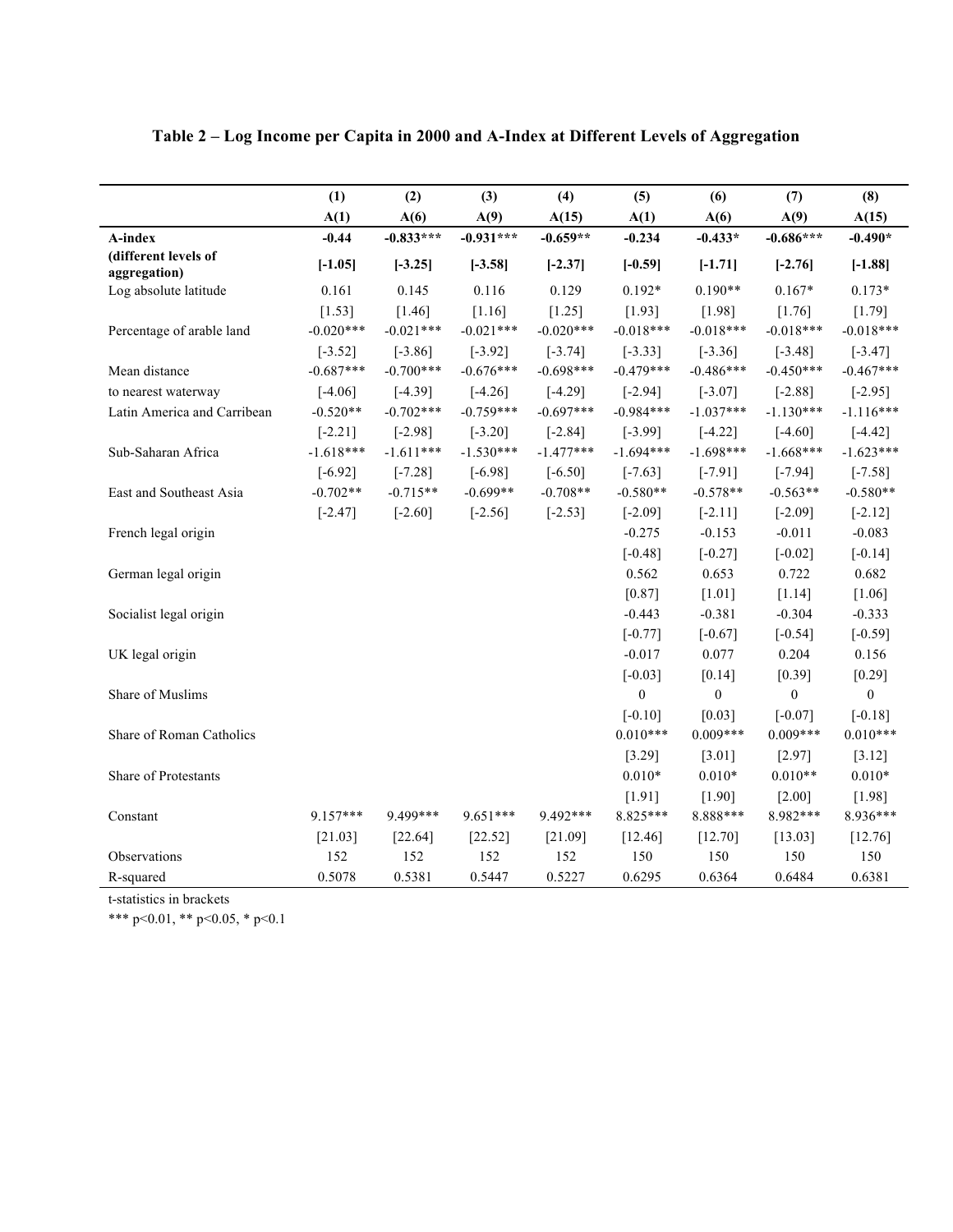|                                      | (1)         | (2)         | (3)         | (4)         | (5)              | (6)              | (7)              | (8)         |
|--------------------------------------|-------------|-------------|-------------|-------------|------------------|------------------|------------------|-------------|
|                                      | A(1)        | A(6)        | A(9)        | A(15)       | A(1)             | A(6)             | A(9)             | A(15)       |
| A-index                              | 0.046       | $-0.231$    | $-0.414**$  | $-0.18$     | $-0.124$         | $-0.548**$       | $-0.724***$      | $-0.451*$   |
| (different levels of<br>aggregation) | [0.14]      | $[-1.17]$   | $[-2.10]$   | $[-0.87]$   | $[-0.32]$        | $[-2.15]$        | $[-2.94]$        | $[-1.75]$   |
| Log absolute latitude                | $0.159**$   | $0.147**$   | $0.133*$    | $0.145**$   | 0.133            | 0.104            | 0.089            | 0.11        |
|                                      | [2.15]      | $[2.08]$    | [1.90]      | $[2.02]$    | [1.30]           | [1.04]           | [0.90]           | [1.10]      |
| Percentage of arable land            | $-0.014***$ | $-0.014***$ | $-0.015***$ | $-0.014***$ | $-0.018***$      | $-0.018***$      | $-0.018***$      | $-0.018***$ |
|                                      | $[-3.09]$   | $[-3.18]$   | $[-3.31]$   | $[-3.22]$   | $[-3.32]$        | $[-3.47]$        | $[-3.57]$        | $[-3.50]$   |
| Mean distance                        | $-0.422**$  | $-0.410**$  | $-0.391**$  | $-0.411**$  | $-0.428**$       | $-0.405**$       | $-0.376**$       | $-0.410**$  |
| to nearest waterway                  | $[-2.27]$   | $[-2.27]$   | $[-2.20]$   | $[-2.27]$   | $[-2.59]$        | $[-2.54]$        | $[-2.38]$        | $[-2.55]$   |
| Latin America and Carribean          | $-0.410*$   | $-0.442**$  | $-0.528**$  | $-0.473**$  | $-0.895***$      | $-0.928***$      | $-1.027***$      | $-1.015***$ |
|                                      | $[-1.85]$   | $[-1.99]$   | $[-2.36]$   | $[-2.03]$   | $[-3.55]$        | $[-3.74]$        | $[-4.14]$        | $[-3.94]$   |
| Sub-Saharan Africa                   | $-1.189***$ | $-1.210***$ | $-1.202***$ | $-1.182***$ | $-1.238***$      | $-1.153***$      | $-1.153***$      | $-1.190***$ |
|                                      | $[-5.99]$   | $[-6.25]$   | $[-6.31]$   | $[-6.08]$   | $[-3.89]$        | $[-3.74]$        | $[-3.80]$        | $[-3.85]$   |
| East and Southeast Asia              | $-0.462*$   | $-0.428*$   | $-0.391$    | $-0.437*$   | $-0.288$         | $-0.211$         | $-0.22$          | $-0.292$    |
|                                      | $[-1.92]$   | $[-1.78]$   | $[-1.65]$   | $[-1.81]$   | $[-0.91]$        | $[-0.68]$        | $[-0.72]$        | $[-0.94]$   |
| French legal origin                  | 0.173       | 0.254       | 0.327       | 0.246       | $-0.112$         | 0.142            | 0.243            | 0.084       |
|                                      | [0.39]      | [0.58]      | [0.75]      | [0.55]      | $[-0.19]$        | [0.24]           | [0.41]           | [0.14]      |
| German legal origin                  | 0.378       | 0.421       | 0.443       | 0.41        | 0.732            | 0.923            | 0.958            | 0.853       |
|                                      | [0.79]      | [0.88]      | $[0.94]$    | [0.86]      | $[1.11]$         | $[1.41]$         | [1.49]           | [1.30]      |
| Socialist legal origin               | 0.382       | 0.425       | 0.428       | 0.41        | $-0.202$         | 0.001            | 0.036            | $-0.08$     |
|                                      | $[0.75]$    | [0.83]      | $[0.85]$    | [0.80]      | $[-0.34]$        | [0.00]           | [0.06]           | $[-0.13]$   |
| UK legal origin                      | 0.269       | 0.335       | 0.393       | 0.337       | 0.163            | 0.4              | 0.486            | 0.347       |
|                                      | $[0.67]$    | [0.84]      | $[1.00]$    | [0.84]      | [0.29]           | [0.71]           | [0.88]           | [0.61]      |
| Share of Muslims                     | $-0.004$    | $-0.004$    | $-0.004$    | $-0.004$    | $\boldsymbol{0}$ | $\boldsymbol{0}$ | $\boldsymbol{0}$ | $-0.001$    |
|                                      | $[-1.60]$   | $[-1.42]$   | $[-1.54]$   | $[-1.62]$   | $[-0.14]$        | [0.05]           | $[-0.10]$        | $[-0.20]$   |
| Share of Roman Catholics             | 0.002       | 0.001       | 0.001       | 0.002       | $0.010***$       | $0.009***$       | $0.009***$       | $0.010***$  |
|                                      | [0.66]      | [0.54]      | [0.54]      | [0.62]      | [3.36]           | [3.03]           | [3.03]           | [3.19]      |
| Share of Protestants                 | 0.003       | 0.003       | 0.004       | 0.003       | $0.013**$        | $0.014**$        | $0.014**$        | $0.013**$   |
|                                      | $[0.70]$    | [0.78]      | $[0.85]$    | [0.78]      | $[2.24]$         | [2.47]           | $[2.53]$         | $[2.34]$    |
| Social infrastructure                | $2.042***$  | 2.026***    | 1.971***    | $2.002***$  |                  |                  |                  |             |
|                                      | $[5.57]$    | $[5.57]$    | $[5.48]$    | $[5.45]$    |                  |                  |                  |             |
| Genetic distance to the U.S.         |             |             |             |             | $-0.050*$        | $-0.063**$       | $-0.059**$       | $-0.049*$   |
|                                      |             |             |             |             | $[-1.86]$        | $[-2.34]$        | $[-2.26]$        | $[-1.87]$   |
| Constant                             | 7.719***    | 7.787***    | 7.900***    | 7.817***    | 9.052***         | 9.203***         | 9.258***         | 9.164***    |
|                                      | [12.44]     | [12.73]     | [13.04]     | $[12.62]$   | [12.77]          | [13.17]          | [13.45]          | [13.05]     |
| Observations                         | 112         | 112         | 112         | 112         | 148              | 148              | 148              | 148         |
| R-squared                            | 0.838       | 0.8403      | 0.8451      | 0.8393      | 0.6348           | 0.6469           | 0.6571           | 0.6428      |

**Table 3 – Log Income per Capita in 2000 and A-Index at Different Levels of Aggregation: Robustness** 

t-statistics in brackets

\*\*\* p<0.01, \*\* p<0.05, \* p<0.1